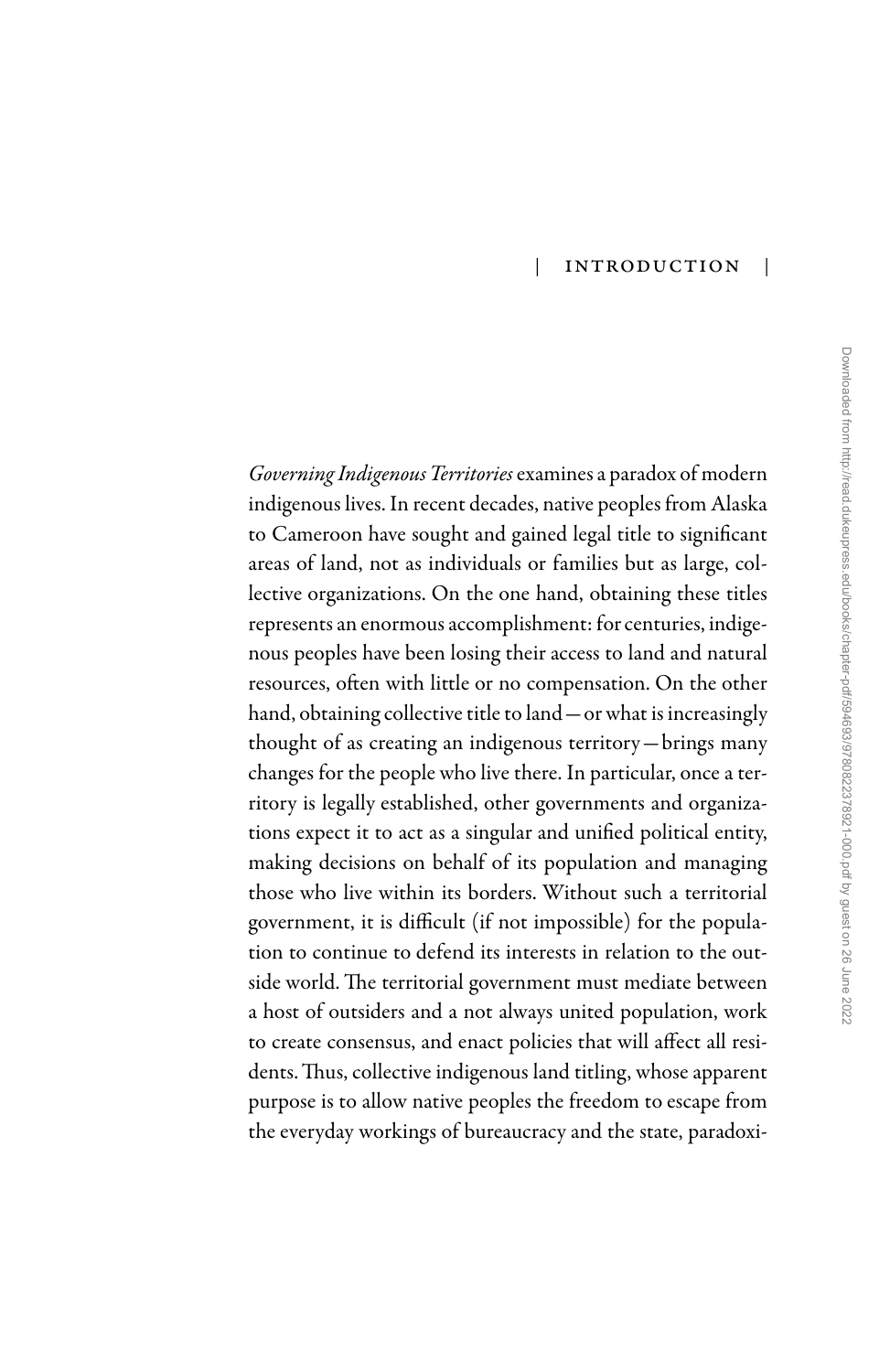cally initiates new governmental structures within the territory and new dynamics of rule and discipline.

Many scholars and activists alike have regarded gaining territorial titles as virtually synonymous with achieving sovereignty, which they define as obtaining authority and control over territory from the states in which they are situated. This book demonstrates that sovereignty is more process than product. In particular, I show that sovereignty is necessarily an internally oriented process of subject making, one that requires new understandings of personhood and social obligation. Such changes take place not only between individuals, but also between them and a new entity known as the territorial government (a body that has a life of its own, even though the leadership may change every two years). These new relationships include differing sets of expectations, obligations, and forms of discipline. In many cases, territorial residents (especially in Latin America) have until recently lived on the margins of state control, and so these new, intimate forms of governance significantly alter people's lives.<sup>1</sup>

I use the term "sovereignty" rather than the term "autonomy," even though the latter is employed by indigenous activists in Latin America and most Latin Americanist scholars. I made this choice both to acknowledge my debt to scholars working in English-speaking settler states (particularly Australia, Canada, and the United States) and because the term "sovereignty" captures processes of rule better than "autonomy," which can imply isolation or independence from relationships of power. Although indigenous leaders have indeed pursued greater autonomy vis-à-vis the Ecuadorian government, they have not sought isolation. Instead, they have worked toward sovereignty in part by forming alliances with other governments, state agencies, and NGOs willing to fund development projects. For example, indigenous organizations desire greater control over the curricula taught in bilingual and intercultural schools, but they expect that the Ministry of Education will provide a level of funding for those schools comparable to that provided for other public schools in Ecuador, thus avoiding "autonomy without resources" (Stahler-Sholk 2005, 37). They also regularly seek funds from their provincial and municipal governments for infrastructure projects within their territories. Thus what they consider to be a struggle for autonomy is better understood as an effort to increase local control over the ways that education and other forms of development are practiced within indigenous territories, rather than as an effort to reject state-funded devel-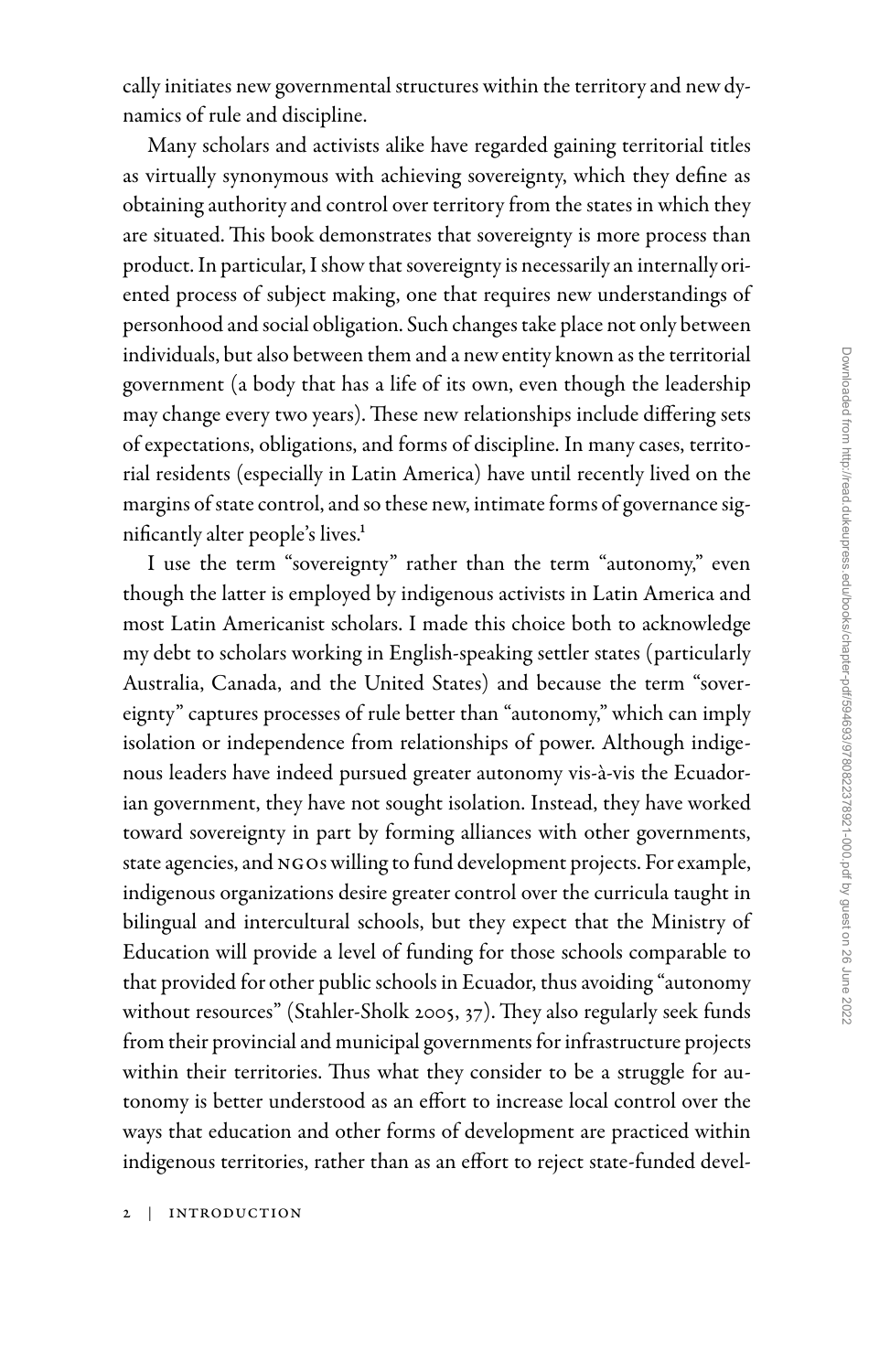opment. The same argument can be made about the agreements forged with various international entities attempting to shape indigenous landscapes and peoples through development projects. As Rudi Colloredo-Mansfeld has argued for Ecuador's highland Kichwa, "autonomy materializes more in strategic connections than in the zonal separation" (2009, 142–43; see also Cattelino 2008, 17; Warren 1998, 18). Indeed, in today's world, no governmental entity exists without extralocal ties and commitments.

There are two sets of insights concerning sovereignty on which I have built my analysis. The first set concerns the complex ways in which indigenous intellectuals and leaders are working toward defining and fostering difference, even as they increasingly engage in relationships that are shaped by global capital and transnational connections (Cattelino 2008; Escobar 2008; Rappaport 2005b; Tengan 2008). Jessica Cattelino, for example, believes that sovereignty is created through "collective assertions, everyday enactments, and lived experiences of political distinctiveness," although she emphasizes the relations of interdependence that exist between the Florida Seminoles and other sovereigns (2008, 17). Rukullakta's most active leaders have been motivated in part by a deep belief in, and a commitment to, what they see as the cultural distinctiveness of their people, even as they seek to improve their constituents' lives in ways that some may classify as modern or capitalist.

The second set of insights concerns ways in which indigenous sovereignty continues to be structured by colonial legacies and postcolonial inequities (see, for example, M. Becker 2011; Kauanui 2008; Povinelli 2006; and Simpson 2000). For example, Audra Simpson highlights the "forced cultural transformation of native culture through the bounding of people and bounding of space" (2000, 118). Although it can be easy for scholars to get caught up in the liberatory expectations of indigenous sovereignty movements as they spend months and even years speaking with activists, it is important to highlight that these movements have been and continue to be shaped by a history of colonialism and exclusion.

The expectations and obligations of sovereignty emerge out of these coexisting, mutually constitutive realities of indigenous lives. Indigenous sovereignty is not solely a social movement motivated in part by a search for alternative futures, nor is it simply the product of long-standing inequalities. Rather, it is the processes of negotiation and mediated practice that occur as these two realities confront one another. In Rukullakta, for example,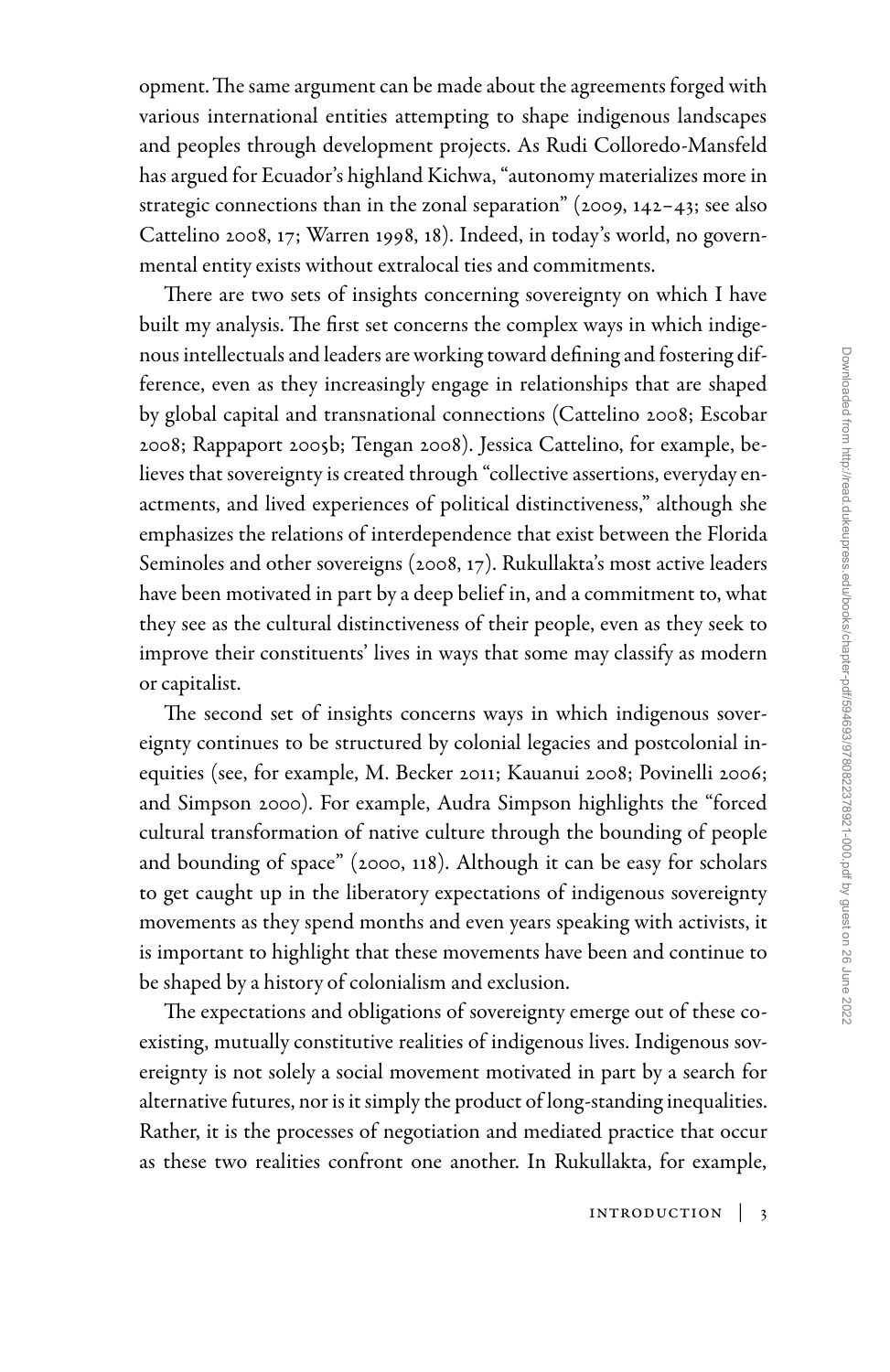leaders attempt to convince residents that they should feel obligated to the territorial government (and thus be willing to donate their labor and give up control over what they think of as their family's property), because the leaders believe that this is the best way to make the territorial government stronger. Stronger territorial governments are better able to withstand forces that threaten them and to negotiate favorable agreements with those who can contribute resources for development. Unfortunately, these obligations often come into conflict with residents' obligations to their families, which include connections to the particular areas of land their families had claimed prior to the formation of the collective organization. The enactment of indigenous sovereignty thus has involved a long history of negotiation and mediated practice, a history that continues into the present.

### Governance and Regimes of Rule

Over the past three decades, there have been two major trends that have increased the number of legalized indigenous territories, as well as the number of roles filled by territorial governments. The first trend is the increasing international attention to the rights of indigenous peoples, best shown in the 1989 promulgation of the International Labour Organization's Convention on Indigenous and Tribal Peoples, which is the major binding international convention concerning indigenous peoples. Specifically, the convention "puts pressure on governments to recognize indigenous peoples' traditional lands and to grant indigenous peoples some form of administrative autonomy" (Offen 2003, 44). The convention inspired what Karl Offen calls a "territorial turn" in Latin America, a wave of titling of collective lands to rural indigenous and rural black communities in several countries, particularly Brazil, Colombia, Ecuador, and a number of countries in Central America (Escobar 2008, 319). It has also contributed to surging senses of ethnic pride among indigenous intellectuals. Some have become involved in advancing new political ideologies among their people by appropriating and politicizing pedagogy in bilingual schools, appointing activists rather than educational professionals as teachers (Rappaport 2005b, 124; see also Gustafson 2009, chapter 2). Similarly, in southern Mexico, intellectuals involved with the Zapatista movement are engaged in "the effort to continually transform society" through the construction of new social subjectivities and the promotion of radical democracy (Stahler-Sholk 2010, 269).

The second trend is that since the 1980s national governments world-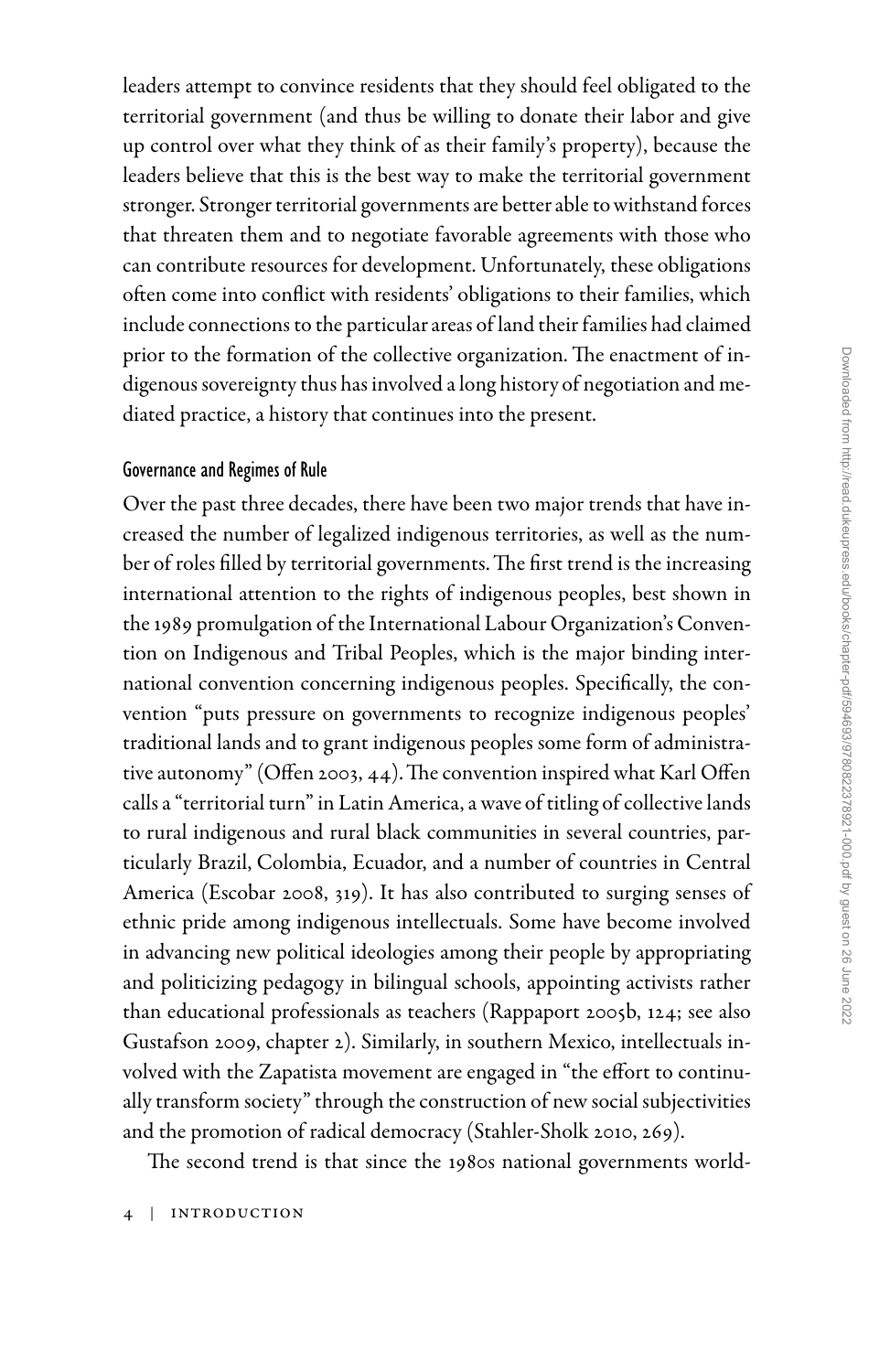wide have been increasingly pressured by international lending institutions to reduce the size of their state bureaucracies in order to reduce government spending. Especially in the poorest areas of the developing world, NGOs have taken over many of the public services that were previously considered the responsibility of states, and these organizations typically coordinate their activities with local governments and institutions rather than national ones. Territorial governments are among the local governments that serve as intermediaries for ngos, helping to coordinate delivery of services and manage territorial residents' engagement in development projects.

In yet another example of territorial governments taking over the tasks normally associated with state and municipal governments, some community councils have resorted to punishing those believed to have committed crimes against community members, rather than relying on the police to do so (Colloredo-Mansfeld 2002; 2009; D. Gow and Rappaport 2002). Whether portrayed as practitioners of community justice or savage vigilantes, those who publicly pursue justice outside the state-sponsored system are asserting their desire to play a greater role in determining what can and cannot occur within their communities.

By looking at these diverse practices of community policing, development project mediation, educational activism, and pursuit of new ideologies through a single lens rather than treating them in piecemeal fashion, it is possible to see that many of the organizations typically understood as indigenous *rights* organizations, working to increase levels of autonomy in relation to the state, are simultaneously indigenous *governing* organizations, working to shape the members of their communities. In the case studied in this book (and I suspect in the others cited above as well) indigenous leaders are attempting to construct particular kinds of people through these various projects, people who will not only participate in long marches on the capital or make other short-term sacrifices to change national policy, but who will also relate to leaders and to one another in new ways.

In this book, I am indebted to Michel Foucault's writings on governmentality (1991) for my understanding of indigenous leaders' efforts to shape and empower their constituents, and to many scholars who have been inspired by him. Foucauldian scholars interpret government as the "'art' of acting on the actions of individuals, taken either singly or collectively, so as to shape, guide, correct and modify the ways in which they conduct themselves" (Burchell 1996, 19) — or, more succinctly, as "the conduct of con-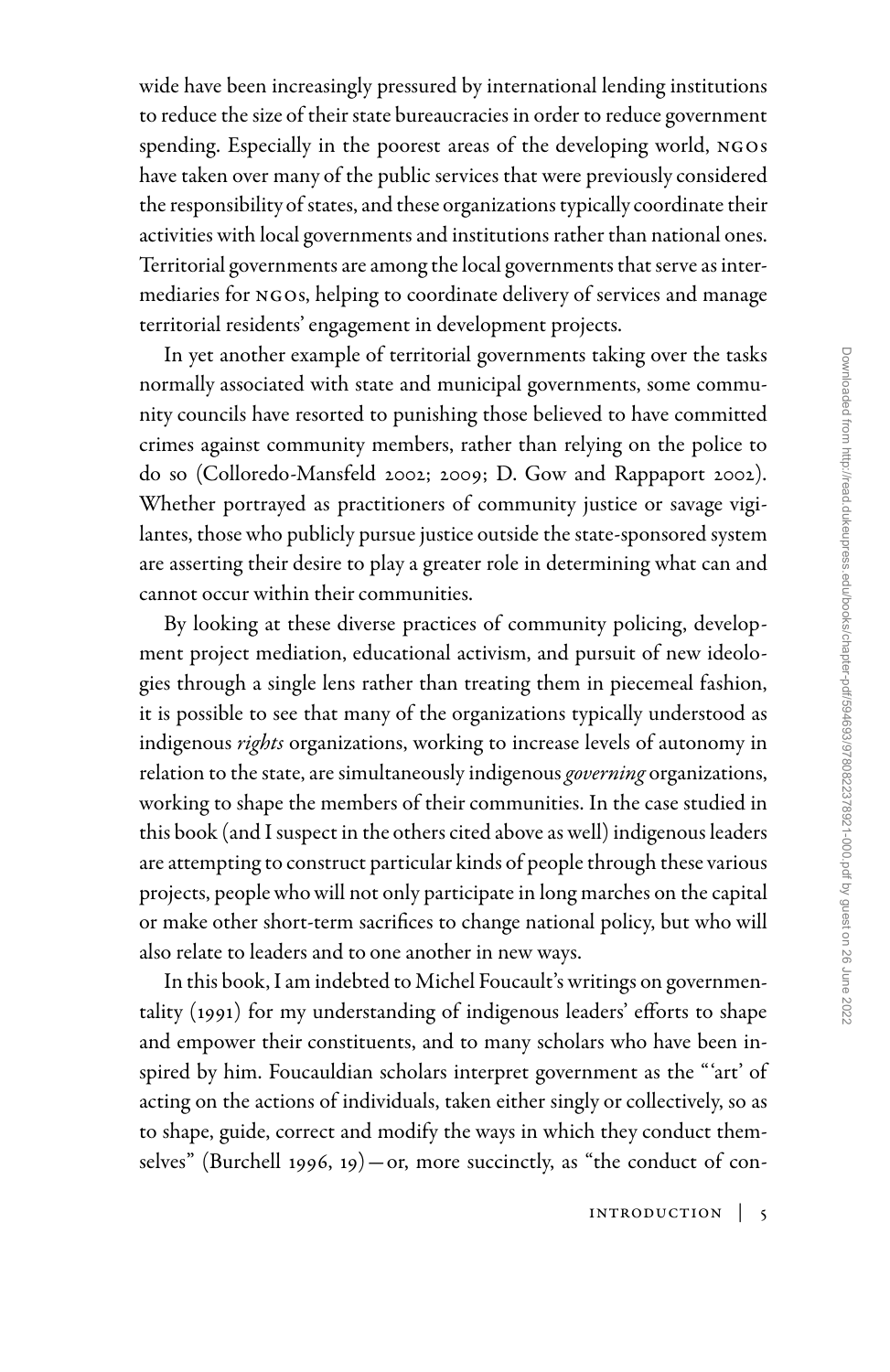duct" (Dean 1996, 47). Most scholars using the lens of governmentality in the development literature mainly examine the practices of states, ngos, or transnational institutions such as the World Bank (see, for example, Escobar 1995; Li 2007; West 2006).

Foucault, however, clearly envisioned government as a process that exists at multiple levels, even within the family. It is a moral exercise, since those who govern presume to know what constitutes virtuous and responsible conduct for individuals and collectives, and moral shaping occurs within many types of relationships (Dean 1999, 11). Thus, I seek to demonstrate the ways subalterns in general and indigenous peoples in particular (usually seen as only the objects of governmental action) can also be the agents of governmentality, rationalizing and disciplining their fellow group members while enlisting them in projects of their own rule.

Most scholars who apply the governmentality analytic to ethnographic and ethno-historical material portray new forms of discipline as inherently manipulative and self-serving (Starn 1999, 96–97). This may explain why they have been reluctant to examine governmentality and the associated formation of new subjectivities within indigenous social movements and territories.<sup>2</sup> Yet attempts to govern others and oneself are often made with good intentions. Barbara Cruikshank, for example, studies various social programs in the United States, such as the War on Poverty, that have ostensibly been designed to empower participants. She argues that "the will to empower others and oneself is neither a bad nor a good thing. It is political; the will to empower contains the twin possibilities of domination and freedom. . . . My goal, however, is not to indict the will to empower but to show that even the most democratic modes of government entail power relationships that are both voluntary and coercive"  $(1999, 2-3)$ .

Like Cruikshank, I do not wish "to indict the will to empower." Indigenous leaders' actions have been critical in assuring their members' continued access to land and development funding. Rather, I am interested in the ways in which those in governing roles have worked to transform individual subjects (in this case, people who thought of themselves primarily as part of a kinship-based group, occupying family-owned land) into active citizens (in this case, of indigenous territories with collective titles and bureaucratic governments).

I am also interested in the ways members have shaped their leaders. As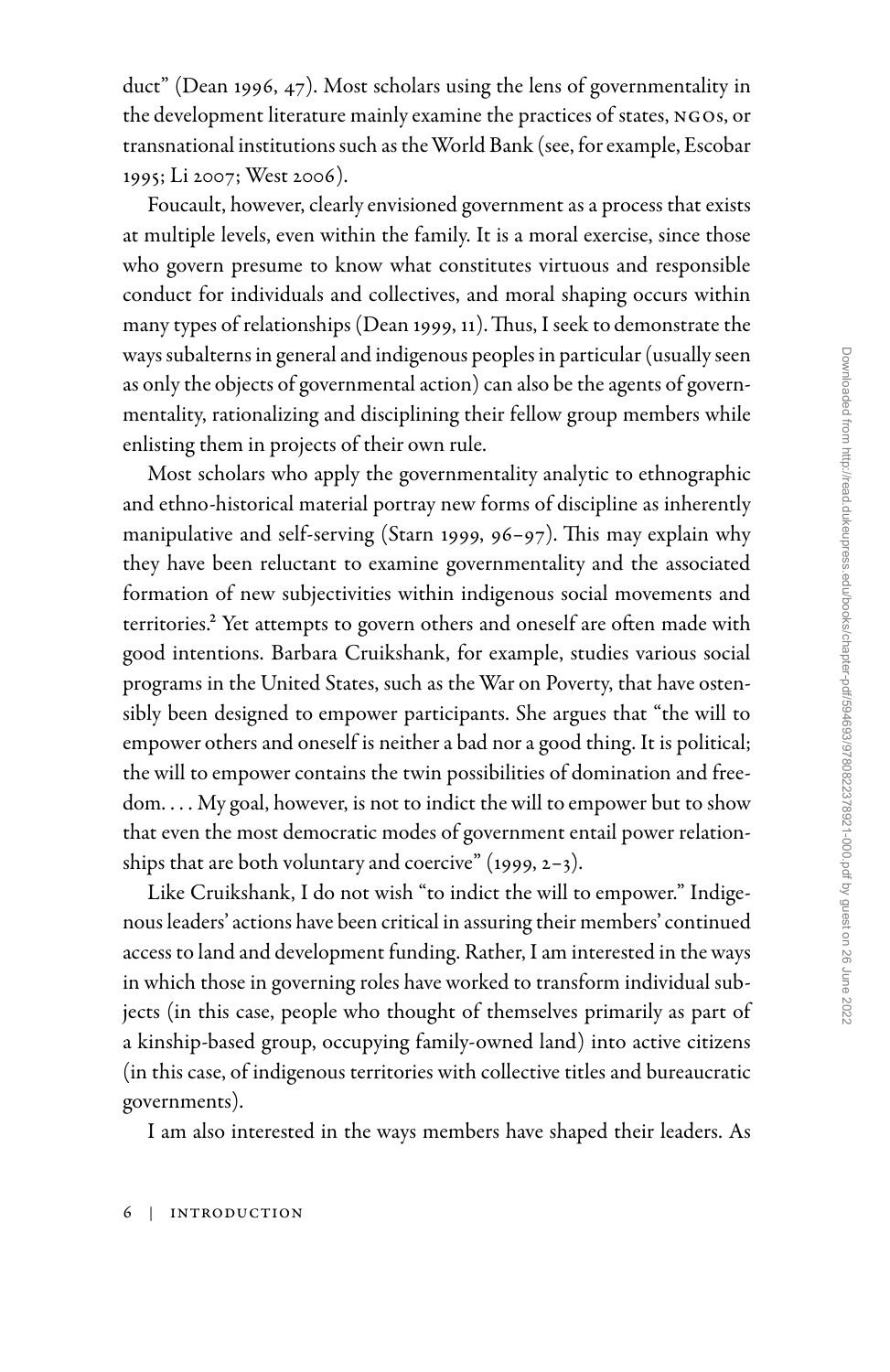subsequent chapters will demonstrate, they have done this through demanding services that leaders might not otherwise perform, outspokenly criticizing leaders' activities, forging ties with external entities to increase their bargaining power in internal disputes, and actively ignoring the obligations leaders try to impose on them. By drawing attention to the multiple ways in which residents "conduct the conduct" of their leaders, and even to some extent the conduct of the various development organizations that seek to implement projects in Rukullakta's territory, I seek to describe something that goes beyond resistance to domination. Territorial governors are dependent on citizens to participate in various development endeavors (for example, to be present at meetings in which an international development organization wishes to elicit "public participation" to meet the requirements of its project, or to participate in a rally protesting the exploitation of resources such as petroleum). Citizens are able to communicate their disapproval of leaders or particular projects by not attending such events, thus forcing their leaders to seek different funding partners and pursue different plans. Thus citizens, by remaining in distant corners of the territory rather than gathering in Rukullakta's assembly hall, practice what I call government through distance, shaping the ways in which their leaders can shape them.<sup>3</sup> Most governmentality studies have been conducted in highly industrialized states and have examined governance at the national level. Thus, they have focused on the ways in which "centres of calculation" (Latour 1987, chapter 6) pursue their desires to influence distant persons, places, and processes. Understanding processes in Rukullakta provides insight into governmentality in the many other governing bodies that do not exercise the coercive power of highly industrialized states or wield the financial resources of multilateral development organizations.

One of the key strategies that indigenous leaders have used to promote their ideas of territorial citizenship is the construction of a number of different arenas for intervention. Leaders create and administer "governable spaces" (N. Rose 1999, 31–34). These "spaces" refer not only to physical sites (such as collectively run cattle pastures or schools) but also to realms for intervention (such as collective agriculture or bilingual and intercultural education). Although the spaces have varied over time, depending largely on available opportunities and the types of allies who have provided funding, there has been a relatively consistent emphasis by many Amazonian Kichwa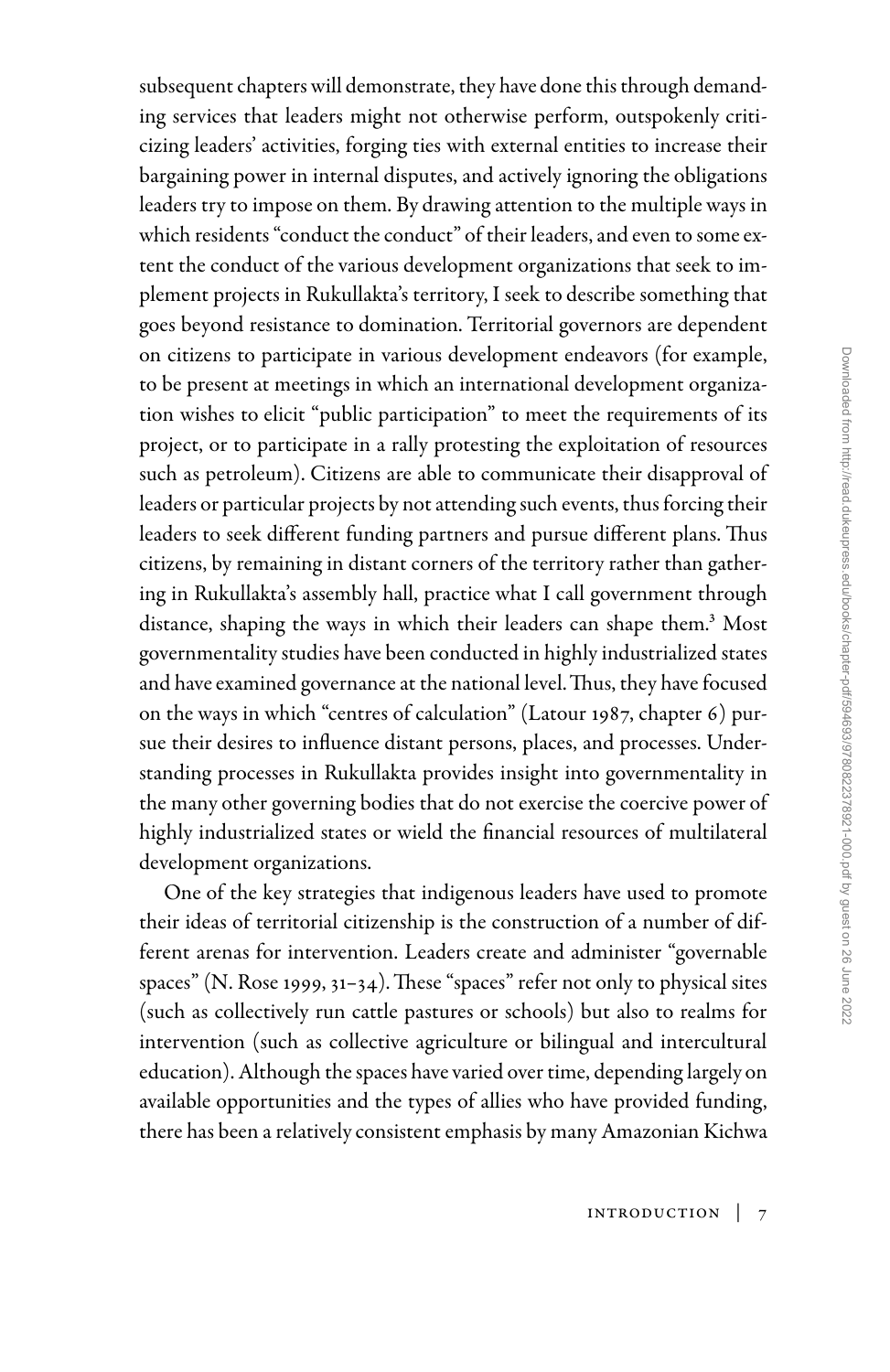leaders on promoting collectivist (as opposed to individualistic) economic, political, and social activity within these arenas.

Despite all the challenges they face, the people of Rukullakta have managed to maintain their collective title to the land, and their leaders in particular have maintained high expectations for the enactment of sovereignty. It is true that both techniques and the changing vision associated with leaders' governing have emerged through engagements with many social movements and groups (including the state, communists, missionaries, feminists, and environmentalists), but they have not been entirely determined by those groups. Although much of the funding for development projects has come from the state or international groups, the goals indigenous leaders pursued were not identical to those of the funders, and this shaped the meanings associated with involvement in the programs and the strategies that leaders employed to persuade their constituents to participate in particular ways. In other words, indigenous leaders have worked to produce a different type of person than other governing agents have, and it is important to understand these differences if we want to comprehend changes in indigenous lives, values, and ways of seeing the world.

Those filling leadership roles in Rukullakta have shared an interest in conserving the collective title, but they have differed in many of their other priorities and general perspectives on what will improve the welfare of residents. Territorial governance is dynamic, due to both the changing makeup of the government and shifting levels of legitimacy. Leaders are further differentiated by the fact that they have had access to very different levels of resources for encouraging compliance with their visions, and thus varying ability to "structure the field of other possible actions" (Foucault 1982, 791). Early leaders often overshot the boundaries of their legitimacy, working to shape members' behavior in dramatic ways, inspired in part by courses they had taken on cooperative formation. Subsequent leaders' efforts have been forged through relatively horizontal coordination with their constituents, within a larger context of marginality relative to the Ecuadorian state, the market, and international development trends. All of these factors have led to a very dynamic system of governance that has maintained some characteristics of a social movement, even as Ecuadorian indigenous organizations have become more institutionalized and have acquired more influence over state politics.<sup>4</sup>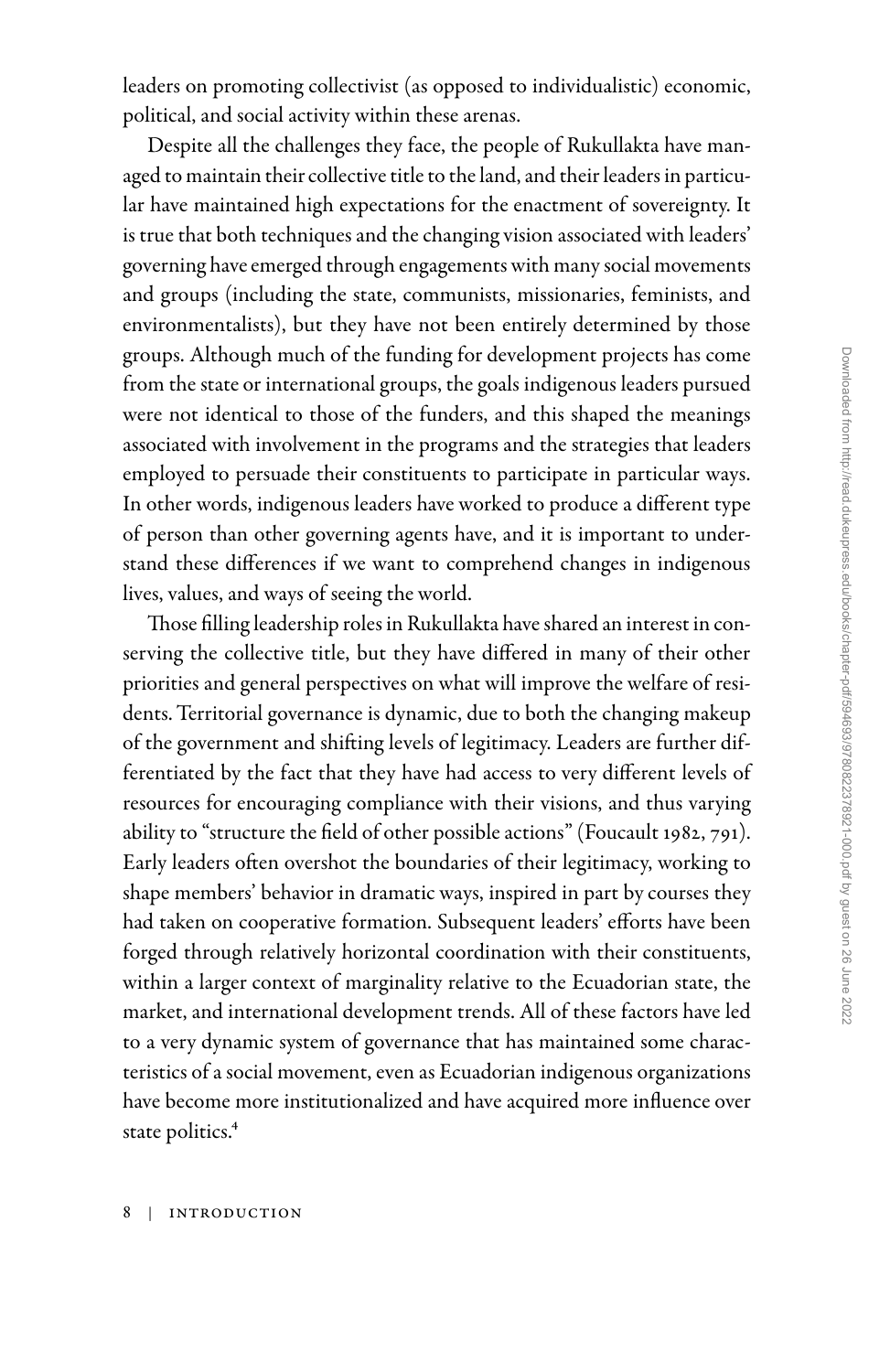# Territorial Citizens

The word "citizen" typically refers to someone with a particular set of rights and responsibilities vis-à-vis a nation-state, and a special type of membership in that nation-state. This membership may be based on where one was born, one's ancestry, or other criteria, but once obtained, it is not easily revoked by the state. Recently, some Native North American scholars have begun to use the term to refer to the members of Native American tribes (see, for example, Lyons 2010; Teuton 2008) and to explore how thinking about tribal members as tribal citizens rather than just members shifts one's understanding of the relationship between those individuals and their tribal government.

The term is also useful for thinking about the residents of indigenous territories in other parts of the world. The initial 207 heads of households who signed up to be part of Rukullakta joined an organization, contributing the lands they claimed and a substantial amount of unpaid labor toward the creation of the cooperative. Subsequent generations have, in general, not made equivalent sacrifices, yet they assume that being born into the collective territory entitles them to certain rights—to use land within the collective title, select their leaders, and benefit from any development project or service being offered to other territorial residents. Leaders emphasize very different aspects of living in the territory, continually reminding residents that they have certain obligations and responsibilities, much as the leaders of nation-states do when speaking about the obligations of citizenship. However, as is the case with revoking national citizenship, actually expelling from Rukullakta's territory members who do not fulfill their obligations has been extremely difficult in practice.

In other words, what leaders are working toward is not simply sustaining a social movement in Rukullakta that is associated with defending the territory from external threats. Rather, they are attempting to construct territorial citizens, people who feel a sense of obligation toward the territorial government and are willing to act on that sense of obligation. Leaders believe that indigenous organizations that include such active, territorial citizens can more effectively confront threats to the integrity of their land holdings, negotiate relationships with outsiders, and manage land use within their territories. As part of their efforts, leaders employ "technologies of citizenship"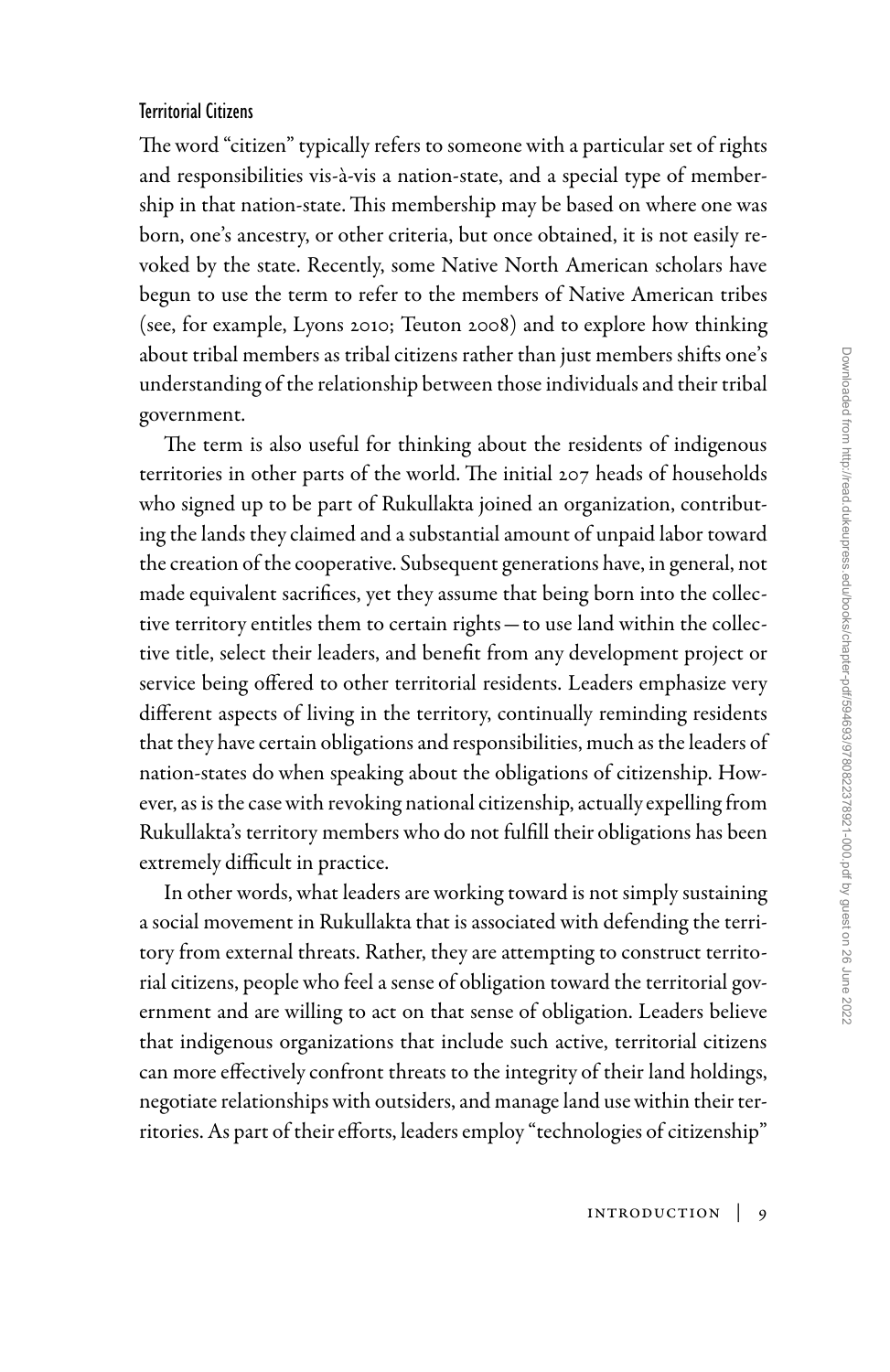(Cruikshank 1993, 1999)—discourses, development projects, and other tactics that are aimed at making individuals politically active and capable of self-government. These technologies are often very well intentioned, yet they also constitute and regulate citizens (in this case, those of indigenous, collectively held territories). Negotiating the specific responsibilities and duties associated with territorial citizenship is one of the key sites of enacting sovereignty.

Governors of indigenous territories work to shape their members into territorial citizens, willing to accept new obligations toward the continuity of their territory and its government. Many firmly believe that they are empowering their members as part of this process. Simultaneously, members have worked to shape their leaders, as have a myriad of national and foreign entities. In the latter case, development organizations (including government agencies) have worked to shape leaders into promoters of modern agriculture, cooperativism, conservation, women's rights, and other causes that do not always—at least, at first—neatly connect with members' lives and ways of thinking about the world. Over time and through these diverse engagements, what leaders have asked of their citizens has changed somewhat, as have their strategies for promoting change, although often not as much as many outsiders would like. To understand changes in indigenous subjectivities and practices in the region, it is necessary to examine these multiple processes and engagements.

A concrete example from my fieldwork may clarify what I am describing here. One of the primary duties of Rukullakta's president (now known as the kuraka) is to sit in an office, Monday through Friday, nine to five, typically without pay (although periodically an ngo working in Rukullakta is able to budget a small stipend for a community liaison and will select the president to fill this role). During this time, the president attends many meetings with government and development project representatives and, between meetings, listens to the concerns and complaints of Rukullakta's citizens. On more than one occasion after a particularly long day of listening to such complaints, José Shiguango (president from 2000 to 2002) would look at me with an exasperated expression on his face and say: "They come here to talk about their rights, how they are not receiving what is due to them as members. I tell them that it is not only about rights, but also about responsibilities." He would then sometimes follow this statement with a specific, substantiating point, such as: "If they do not pay their annual quotas, how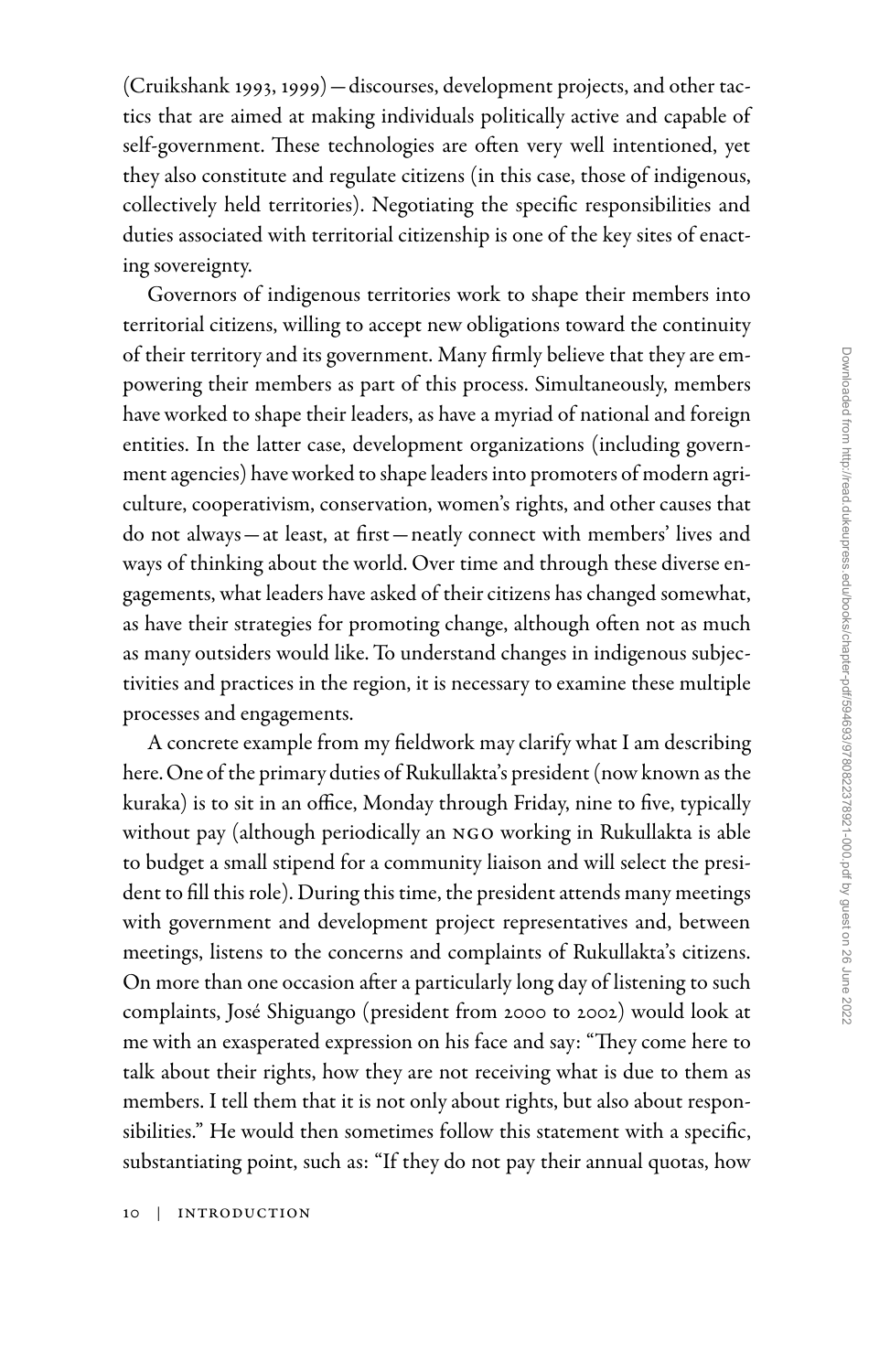can I afford to make the necessary trips to seek more funding for agricultural credit?"

The view of citizenship espoused by Rukullakta's members—defined almost entirely in terms of the possession of rights—has much in common with that which is implicit in much political theory from the 1950s, 1960s, and 1970s. In the late 1980s and 1990s, political theorists began to argue that these notions of rights needed to be supplemented with the active exercise of citizenship responsibilities and virtues (Kymlicka and Norman 1994, 354–55), much as Shiguango argued with Rukullakta's members. However, scholarship in anthropology and on Latin American social movements has continued to focus almost exclusively on the rights aspect of citizenship. Many authors have emphasized how ethnic and racial minorities feel excluded from full citizenship in the nation-states where they live (see, for example, Pallares 2002; Postero 2007; Rosaldo 1994; Yashar 1998). When indigenous people increasingly staged powerful protests in their nations' capitals in the 1990s and 2000s, Nancy Postero and Leon Zamosc pointed to the "crucial issue of what kinds of rights indigenous people should be granted as citizens of democratic nation-states. . . . The promise of democratization is that the political, social, and economic marginalization that characterized indigenous relations with the state (and the elite classes that controlled it) would be replaced by a full and robust citizenship" (2004, 5). Other scholars have suggested the possibility of what has been called differentiated citizenship, in which indigenous people, by virtue of their special status in Western societies, would enjoy rights above and beyond those of non-indigenous citizens (Blackburn 2009; Young 1995). In short, the overwhelming emphasis has been not on what the state expects of citizens in terms of responsibilities, but on what citizens expect from their governments. It is perhaps not surprising, given this emphasis, that little has been written on what sorts of obligations indigenous territorial citizens in Latin America might have to their territorial governments.

Aihwa Ong's prolific writings on citizenship (1996, 1999, 2003, 2006), in contrast, highlight the fact that citizenship is not merely related to rights but is also a process of subject making. Like Ong, I am particularly interested in the "everyday processes whereby people . . . are made into subjects" (1996, 737), and, again like her, I view citizenship as dialectically determined by governors and governed. However, Ong views citizenship "in the context of the ways in which a set of common . . . values concerning family, health,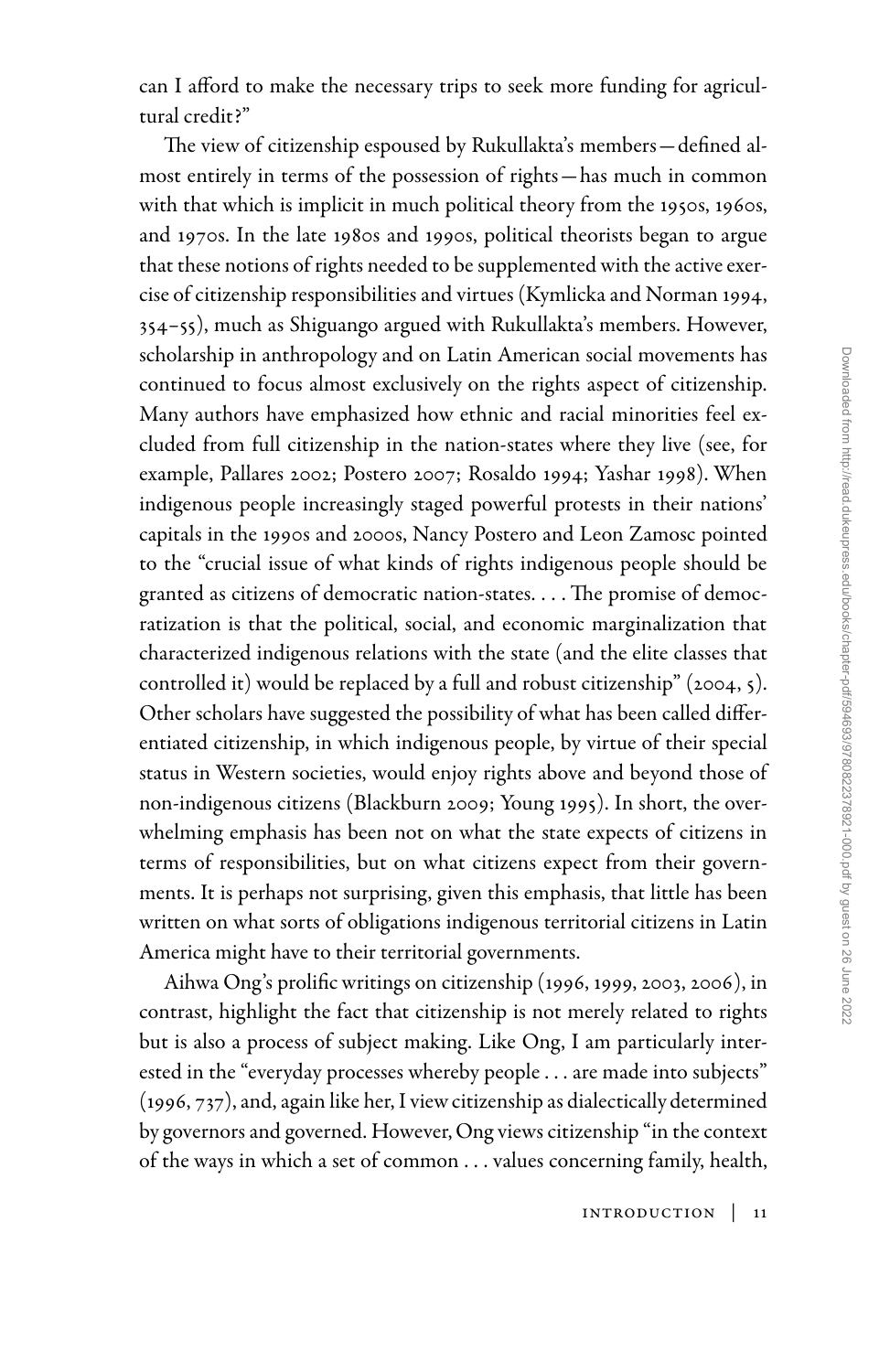social welfare, gender relations, and work and entrepreneurialism are elaborated in everyday lives" (2003, xvii). Citizenship for her, then, becomes a form of enculturation conducted not only by state agencies but also by civic groups, churches, refugee camps, health workers, and others.5

The implication of her analysis is that these diverse entities are all working toward an equivalent or largely overlapping form of enculturation, striving to imbue in citizens roughly the same values and behaviors as the state promotes. Specifically, she argues that "neoliberalism, with its celebration of freedom, progress, and individualism, has become a pervasive ideology that influences many domains of social life . . . setting the normative standards of good citizenship in practice" (1996, 739). She does not refute agency in these processes, but she addresses only that practiced by individuals, who "modify practices and agendas while nimbly deflecting control and interjecting critique" (2003, xvii). Ong is not alone in the way she understands governmentality. As Donald Moore has argued, "despite their considerable insights, [many] analyses of colonial and postcolonial governmentality have tended to emphasize an underlying 'grammar of modern power,' a coherent 'regime of intelligibility,' or a unified 'political rationality'" (2005, 8). Thus, scholars have tended to imagine governmentality as singular, rather than multiple, and as following a coherent and unified position.

Yet in my understanding of territorial citizenship, governmentality happens through multiple, overlapping centers that, although they share commonalities, articulate divergent projects of subject making (see also Moore 2005). In this book, I focus on a relatively local governing entity—the indigenous territorial government—that strives to construct citizens who feel responsibility toward the territory and who therefore practice certain duties as responsible, contributing citizens of that territory. Sometimes these projects overlap with the state's or development organizations' efforts to construct particular kinds of citizens, but sometimes becoming a better territorial citizen does not have any recognizable connection to becoming a better national citizen, and in fact it may involve challenging or ignoring some of the claims and aspirations of the state. By implication, it may be the case that other intermediary groups, including the churches and civic organizations described by Ong and the development ngos described by Maria Elena García (2005) and Nancy Postero (2007), are working to create somewhat different types of citizens than what the state is working to produce,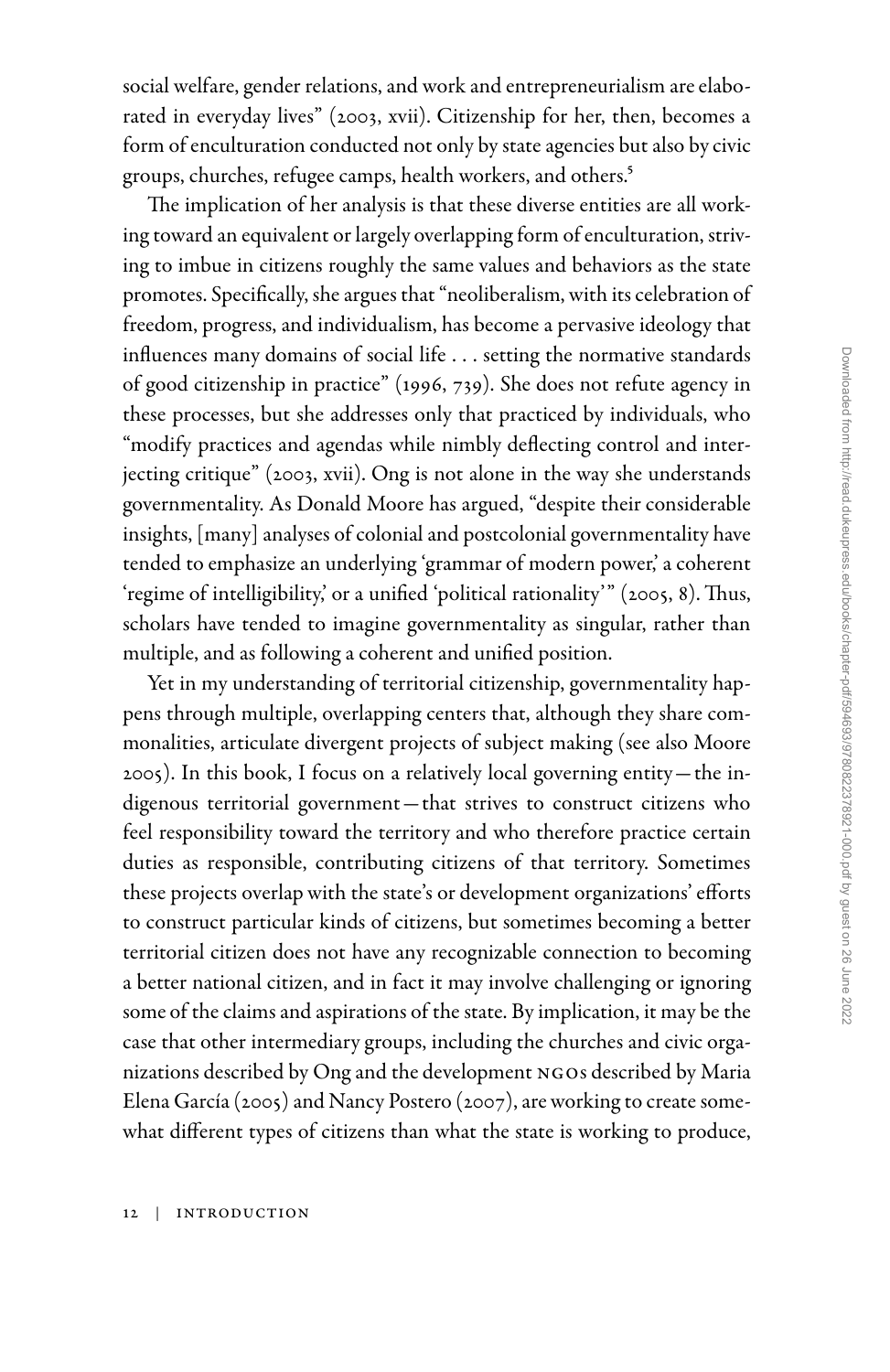even though all three authors suggest that the ngos are "doing the state's 'work'" (Postero 2007, 166).

Many indigenous leaders' ideas of appropriate duties and responsibilities are shaped by alliances with and the financial assistance provided by the Ecuadorian government, international development organizations, larger Ecuadorian indigenous federations, and transnational indigenous networks, and thus there is no denying that important aspects of their political projects can be similar. However, I argue that there are also important differences in the constitution of territorial citizens, in which indigenous leaders place the continuity of their territorial government above the priorities promoted by their various allies and funders. Thus, much like the states and the associated technologies of citizenship that are the focus of Ong's analysis, Rukullakta's government can be seen as constituting "a positive generative force that has responded eagerly and even creatively to the challenges of global capital"  $(1999, 21).$ 

Unlike scholarship on Latin American indigenous organizations, Native North American intellectuals are not only increasingly using the term "citizen" to describe members of indigenous nations, but they are also starting to explicitly link citizenship to obligations. Part of this is a response to the growing recognition that US-imposed restrictions on minimal blood quantum, or percentage of Native American ancestry, is slowly but surely reducing the number of people who can claim Native American status according to US law. When a tribal member marries someone from outside the tribe, subsequent generations have lower and lower amounts of "native blood" and eventually cannot qualify to live on Indian reservations or obtain other government services that were promised to tribal members when their ancestors initially signed treaties with the US government. When tribal leaders echo the state's emphasis on blood quantum and exclude those individuals who do not meet the minimum requirement from tribal decision making, they are criticized by some native intellectuals for having internalized racist standards set by the colonizer (see, in particular, Kauanui 2008). Scott Richard Lyons (2010), condemning the rigid boundaries of blood quantum, proposes a type of naturalization process, in which those people who marry into a Native American tribe, or whose blood quantum falls below certain requirements, can fulfill certain other requirements (such as learning the native language) and thereby gain citizenship in that tribe. He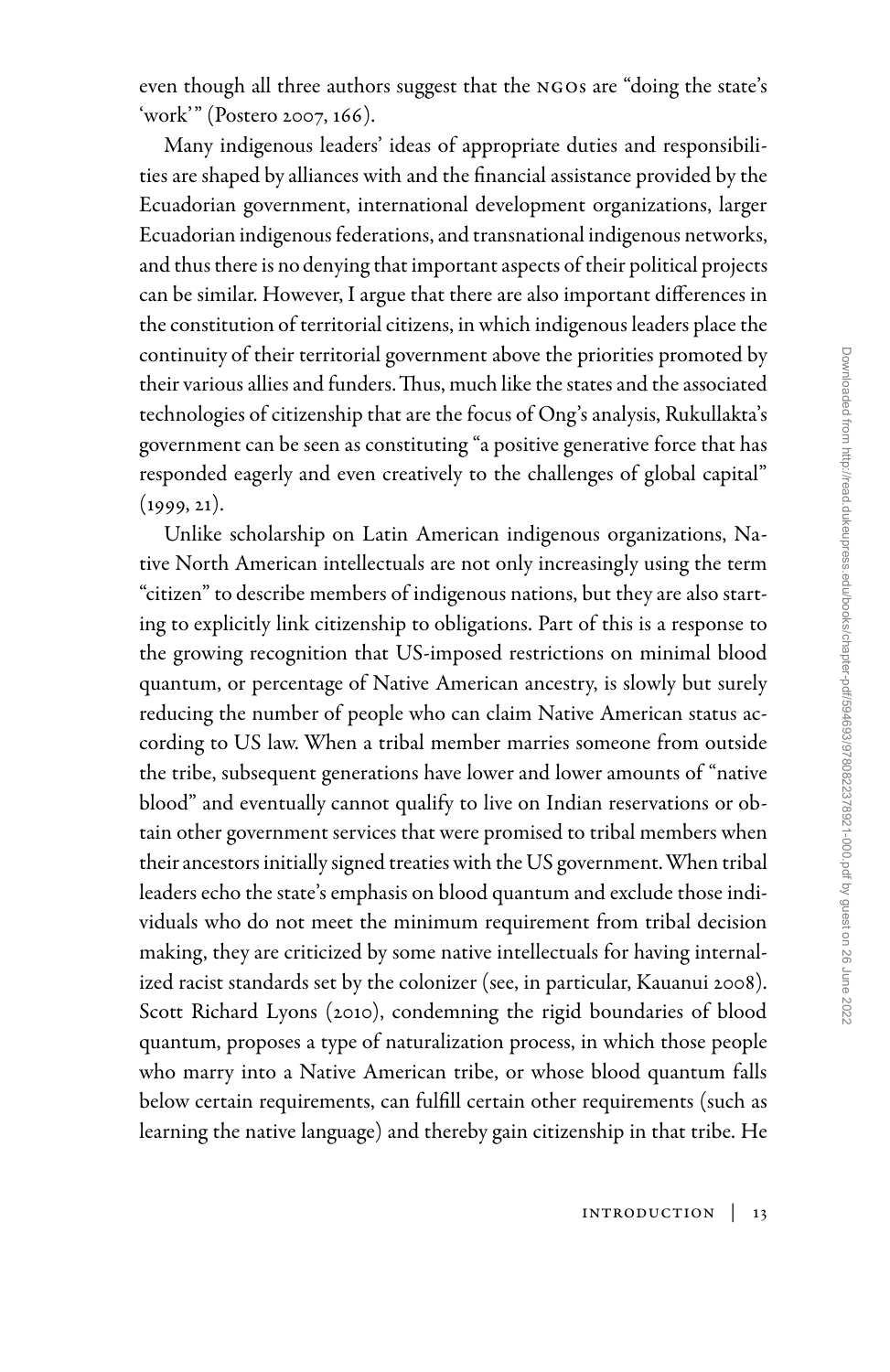thus sees citizenship as a way in which leaders can shape their citizens and "produce sovereign indigenous nations." He writes: "What are the proper criteria for indigenous citizenship? *Require what you want to produce*. If your heritage language is dying, then make fluency a requirement for citizenship. If your territory suffers from brain drain, make residency a requirement for citizenship. If you need capital, make commitment to the [indigenous] nation's laws a requirement for citizenship and level a progressive income tax" (2010, 186, italics in original). Here, the notion that Native American intellectuals and governing bodies should be actively shaping their people into a particular type of citizen is explicit.

Issues of blood quantum have not entered into the same sorts of statesponsored political exclusions in Latin America. Until recently, most Latin American governments pursued ideologies of *mestizaje*, under which all national citizens were supposed to think of themselves as racially mixed, yet in practice indigenous people and dark-skinned mestizos experienced high levels of discrimination. Additionally, indigenous people in Latin America received title to their territories much more recently than most Native Americans in North America got titles to their reservation lands, so what to do about children of mixed marriages has not yet become a serious problem in Latin America. Although it is important to keep these historical differences in mind, Lyons's list of issues facing Native North American tribes (language loss, brain drain, and lack of capital) has much in common with the concerns of indigenous intellectuals in Latin America. It will be interesting to gauge the similarities and differences between notions of the ideal territorial citizen held in each region in the decades to come.

Importantly, Lyons also emphasizes that sometimes citizens rightly reject the obligations expected of them: "Civil disobedience is when the citizen tries to improve the nation by ridding it of some evil, and should be distinguished from resigning one's citizenship, or for that matter being a do-nothing sort of citizen" (2010, 173). Lyons's discussion of citizenship has much to offer scholars studying indigenous territories in Latin America, although his implication that indigenous sovereignty can be fully realized (when everyone speaks the language, there is sufficient capital, or everyone remains on the reservation) ignores the role that multiple, powerful actors play in constraining that realization. As Cattelino (2008) has argued, even billions of dollars in gambling revenue, a revitalized sense of cultural pride, and significant advances in wresting control of tribal administration from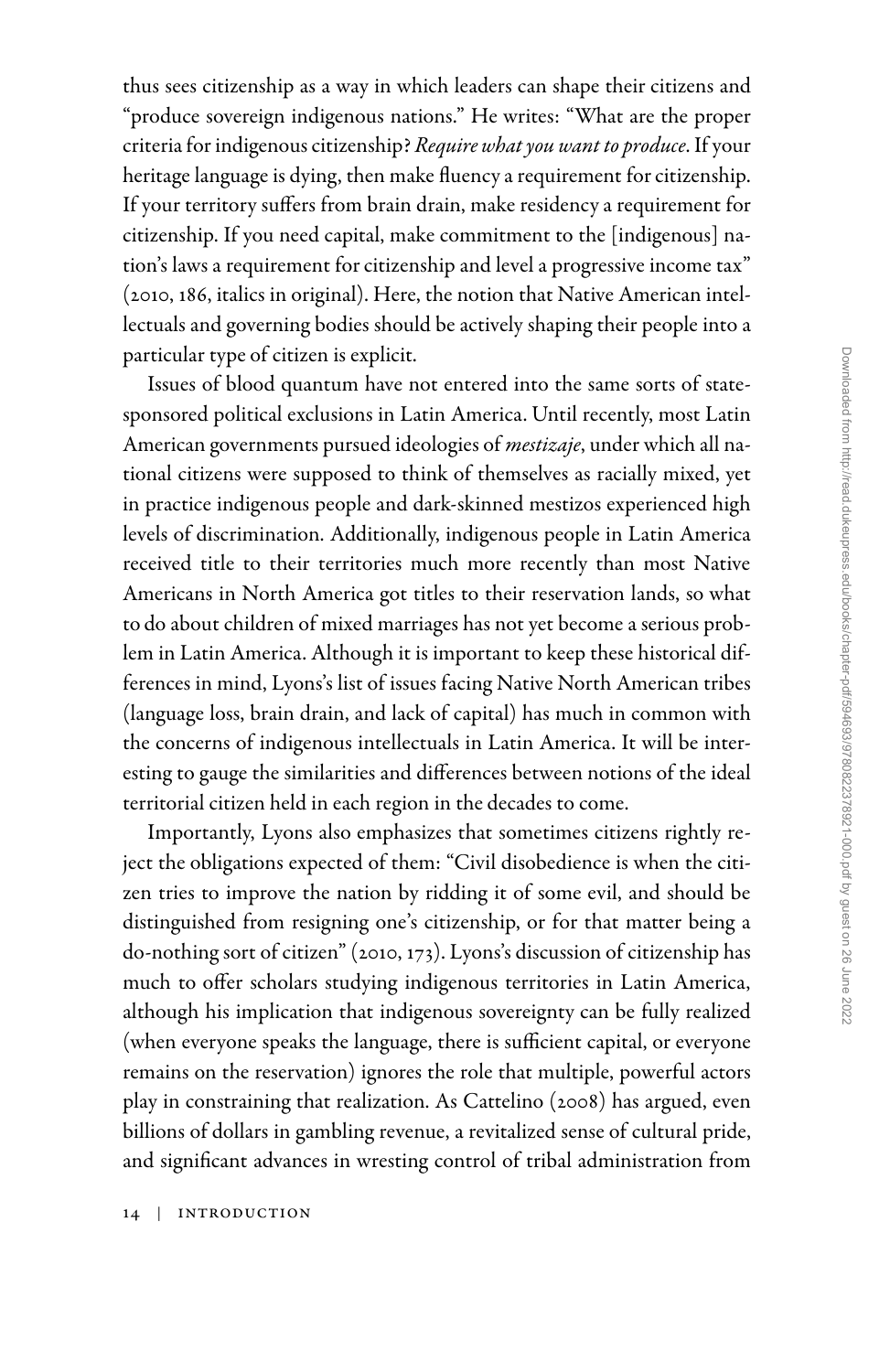the US government have not created a situation in which Florida Seminoles no longer need to worry about threats to their territory or to their hard-won political gains; Seminole leaders still face powerful critics who think they earn too much money and exercise too much power. They must also continue to address many conflicts within the tribe as they govern it.

### Territory as Both Place and Property

Building on important work that established the importance of place (Basso 1996; Feld and Basso 1996) and landscape (Schama 1995) to various cultures, scholars writing about territory in Latin America have highlighted how the collective titling of territories allows indigenous people to continue to live in landscapes that transmit historical memories, cultural knowledge, and moral lessons (see, for example, Escobar 2008; García-Hierro and Surrallés 2005; Rappaport 2005a; Santos-Granero 2005). According to this literature, indigenous people can have a strong "sense of place" (Feld and Basso 1996), forged through generations of dwelling in particular sites. Part of this sense of place can be understood as a type of intuition (Ingold 2000) or knowledge (Nadasdy 2004) that grows through long-term practice of skills that are specific to a particular environment. For example, over a lifetime of hunting in the same area, one can gain a keen sense of where animals are, which way they are moving, and how they will respond to a hunter's actions. Although some basic aspects of this knowledge can be taught, these scholars emphasize, much of it must be acquired through situated practice and experience.

Most scholars studying indigenous knowledge and perception have focused on hunting skills and knowledge of plants, both of which are vital to the acquisition of food and other necessary resources. However, environment-specific knowledge extends also to less-recognized skills such as moving through the landscape. This was never clearer to me than when I tried to navigate the deep mud that forms on rainforest paths that the residents of Rukullakta use to move cattle and mules between their homes and market centers. Each time I inadvertently left a rubber boot behind, plunging my already muddy foot two feet down into the mud in front of me, my guide would admonish me with the words "don't put your weight on your foot as you are walking." No matter how I tried, I could not figure out how to walk without putting any weight on my feet. Sometimes, my guide would try to make me feel better by telling me where other non-indigenous people had fallen along the way, which only made me realize that my own mishaps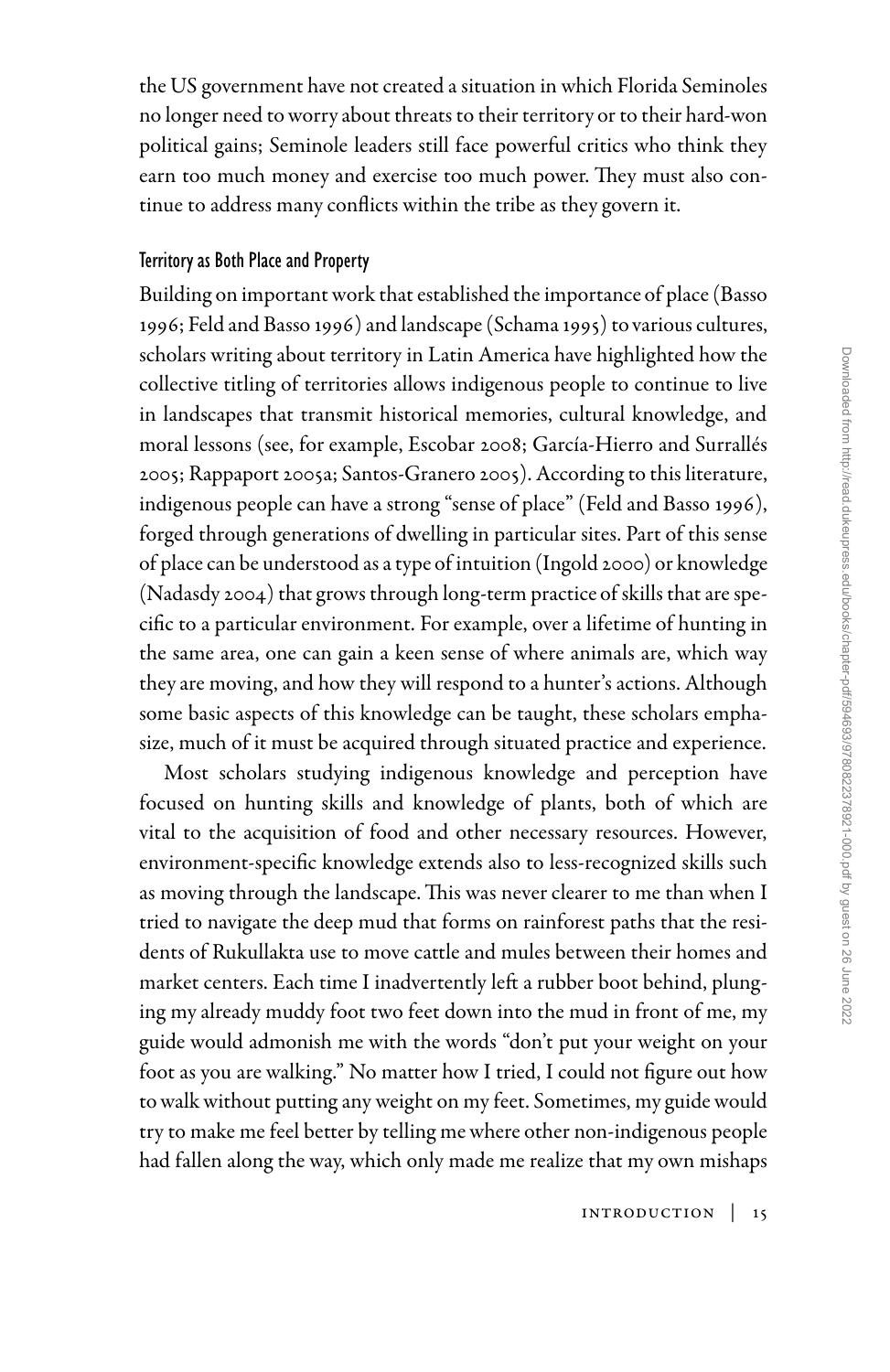were being added to his sense of place and bank of stories to tell the next poor traveler. Sometimes, I would try to regain some of my pride by suggesting that he visit me during a Michigan winter, when I would try to teach him how to walk on the ice without falling. "Then," I would say, "you will know how I feel right now."

Residents of Rukullakta have a strong sense of place, and it is extremely important for them to live in the same place as their ancestors. This is revealed in the very name "Rukullakta," which means "old settlement." As Arturo Escobar, like many other scholars, has argued, "place continues to be an important source of culture and identity; despite the pervasive delocalization of social life, there is an embodiment and emplacement to human life that cannot be denied" (2008, 7). Strong attachment to place becomes clear in the many stories Rukullakta's residents tell about particular spots in the territory and the place names they select to commemorate events important to its defense. For example, Yawar Urku (Blood Mountain) refers to a mountain where a successful battle took place during the colonial period, when Spanish blood is said to have stained the mountain red. A strong commitment to place is also revealed in their long-standing desire to create a future for their children on this land. This motivates their interest in building a territorial economy that will allow their children to remain close to home when they reach adulthood, rather than having to move away to find a job.

For some scholars, a focus on place and local knowledge has served as a way of breaking with the "overdeterminations of a distinct 'global'" (Raffles 1999, 350), and I agree that ethnography can provide a lens into how each place is "a set of relations, an ongoing politics, a density, in which places are discursively and imaginatively materialized and enacted through the practices of variously positioned people and political economies" (Raffles 1999, 324). Yet many people have unfortunately used the concepts of place and traditional ecological knowledge to go to the opposite extreme of what Raffles suggests, describing what is made to seem like local autonomy by ignoring or downplaying the ways that transnational articulations and interactions shape places over time (Biersack 2006, 16). A related weakness of the recent focus on place and traditional ecological knowledge is the tendency to portray indigenous cultures as internally homogeneous or, alternatively, as losing their culture due to interactions with markets or outsiders.

In this book, I take a different approach by examining Rukullakta's residents' deeply felt, yet shifting, attachments to their territory through the lens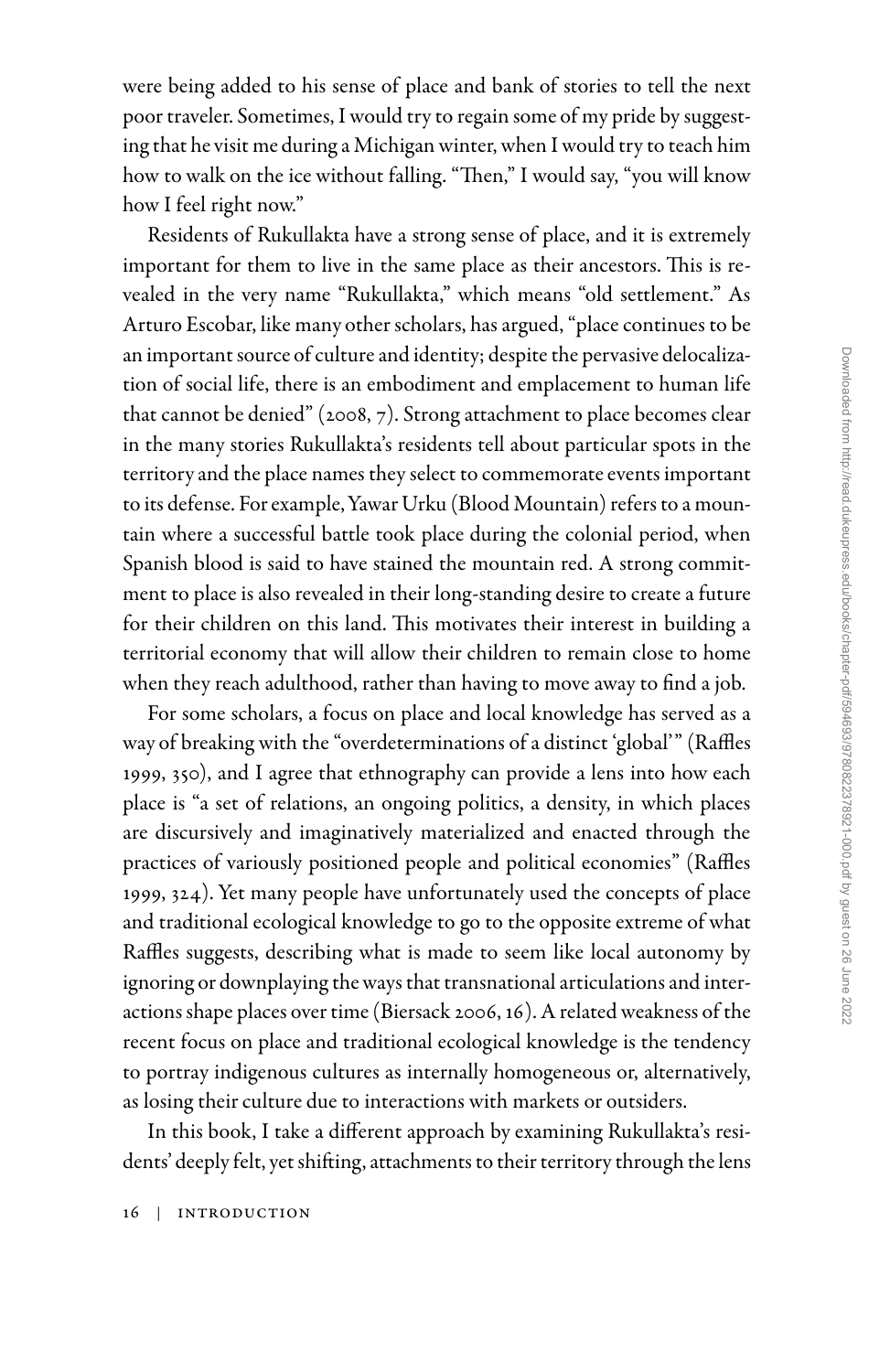of property. Addressing questions about who can do what and where within an indigenous territory is a key way of understanding the politics involved in enacting sovereignty. Research in political ecology spanning from foundational books (for example, Blaikie and Brookfield 1987; Neumann 2002; Peet and Watts 1996; Peluso 1994) through recent analyses (for example, Peluso and Lund 2011; White et al. 2012) have long revealed the mechanisms states, corporations, and international aid organizations use to gain control of property and resources previously used by indigenous and peasant groups. I aim to show how the normally distinct literatures on political ecology and place can inform one another through an analysis of property that is not limited to issues of ownership. Tracing the various ideas about property held by Rukullakta's residents provides incredible insight into their understandings of themselves as persons, as well as their relationships to one another, their leaders, and the land where they live. Residents have debated various questions associated with property regimes for their entire history of living together, in part because forming the collective territory involved dramatic changes from previous understandings of property, and in part because of the multiple, subsequent instances of outsiders (including development banks and conservationists) attempting to change property regimes in Rukullakta to fit their own agendas. Tracing debates about and the changing practices associated with property thus illuminates the enormous expectations that accompanied territorial titling, the deep attachments to place that confounded those expectations, the transnational relationships that have continued to shape those expectations and attachments over time, and the implications all of these have had on notions of territorial citizenship.

Some of the most interesting work in anthropology on property, and the deep connections between notions of property and both citizenship and personhood, has been produced by anthropologists working in the countries of the former Soviet bloc (see, for example, Alexander 2004; Dunn 2004; Humphrey and Verdery 2004; Verdery 2004). Residents of these countries went through dramatic changes and upheavals in their understandings of property and who they were as persons when their national economies transitioned from state-owned enterprises under socialism to privatized enterprises in the 1990s. Rukullakta's transition was quite different: indigenous leaders expected members to shift from understandings of property and personhood centered on extended kinship groups to a system in which land and people were governed by a territorial government. As in the former Soviet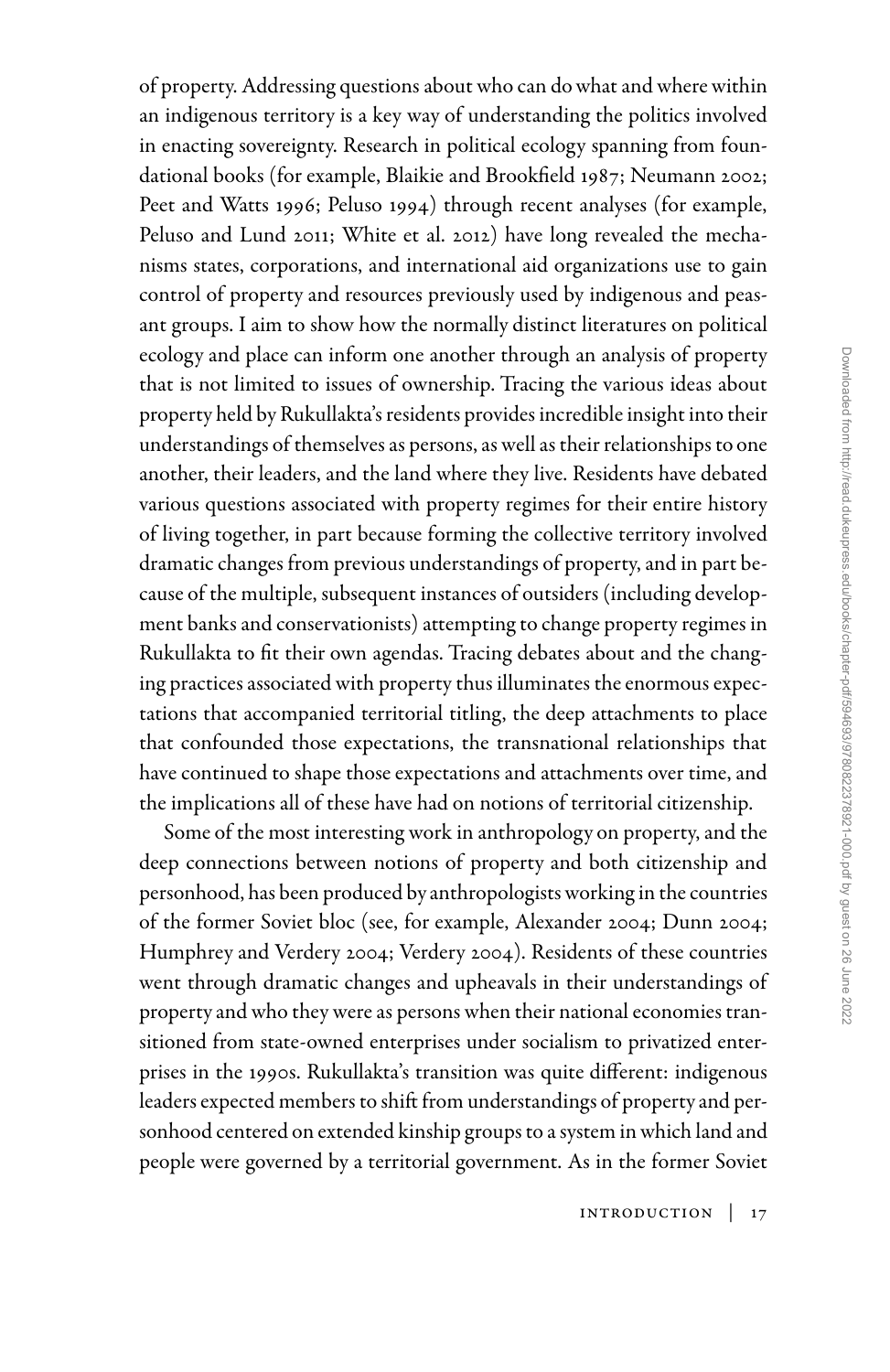bloc countries, there were substantial challenges associated with these transitions. In both places, the challenges were heightened by the fact that participants simultaneously began a period of stronger engagement with capitalist markets and with Western-trained experts who had very different expectations about property and social obligations. (In the former Soviet bloc, a number of people from Western Europe and the United States became involved in the privatization process in the 1990s; in Rukullakta, residents became more involved in market-oriented cattle ranching schemes through development projects sponsored by the Ecuadorian government and multilateral banks in the 1970s.) These outside entities brought new practices and new understandings of how residents should relate to one another, the products they produced, and their employers. For Rukullakta's residents, a second wave of intensive engagement occurred in the 1990s and early 2000s, as environmentalists brought their own expectations and assumptions about social relations, contracts, and property into their negotiations with indigenous governments. Some of those expectations—that indigenous governments spoke for and controlled the land use practices of territorial residents, and that existing property regimes were conducive to initiating projects that required large areas of land—were surprisingly similar to those of the government officials who promoted cooperative cattle ranching in the 1970s. Yet, as will be shown in chapter 4, the sheer length of time that environmentalists have actively worked to shape indigenous understandings of the environment has produced more pronounced effects on indigenous subjectivities and relationships to nature than what occurred as a result of the relatively brief period that government agencies spent promoting cattle ranching in the 1970s.

## Making Citizens, Making Leaders, Making Territories

As Rukullakta's leaders attempt to shape citizens and residents attempt to shape their leaders, both contribute to a more institutionalized territorial government, although it must remain dynamic to survive recurring external threats to the territory's integrity. A story from Rukullakta's recent history makes this clear. In 2011 the kuraka of the Kichwa People of Rukullakta signed a contract with Ivanhoe Petroleum to build an exploratory well within Rukullakta's territory after various residents had expressed an interest in having the company build a road to the well, a road that would also improve some residents' access to markets for their crops. The kuraka accepted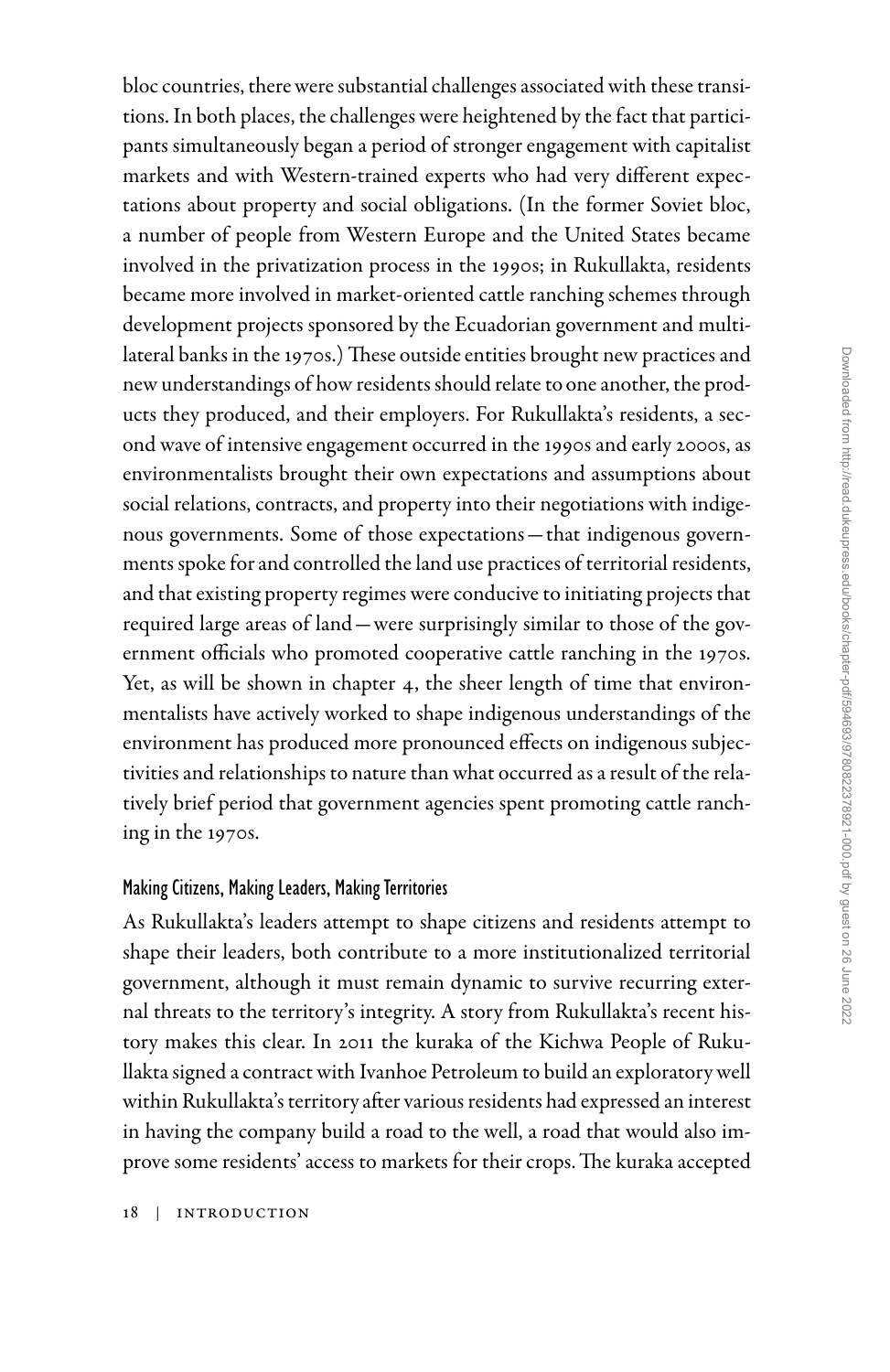a modest payment of US \$1,000 from the company to act as its community liaison. When it became clear that a very vocal majority of residents was firmly opposed to the contract, he claimed that he did not sign it. Some say he even traveled to Quito to have a new national identification card issued with a different signature, so that he could claim that his signature on the contract had been forged. At a rapidly called assembly meeting subsequent to his actions, members rubbed hot peppers in his eyes (a punishment typically given to children) and deposed him.

A second-level leader, roughly equivalent to a minister of economic affairs, was asked to become the new kuraka. During an interview, he told me: "The people called on me to fill this role and I accepted. I had to quit my job to fill this unpaid position because they are looking to me to lead this organization. [Ministerial positions are much more part-time than the position of kuraka, and most ministers also have paying jobs outside the territorial government.] Our grandfathers and fathers left these lands, this organization in a good position. How can I disrespect them by failing in this duty?" (René Shiguango interview, June 15, 2011).

The new kuraka's sense of obligation is apparent, and he is not the only one to feel this way. After four decades, there are aspects of living in an indigenous territory that are now generally accepted, even though they were new as recently as the 1970s. There are many other aspects of people's behavior, however, that leaders have attempted to change unsuccessfully; members have resisted, either through vocal outcry or silent evasion. Territorial citizenship is a moving target, one that leaders pursue, members assess, and multiple outsiders attempt to grasp and shape to suit their own political agendas. Although observers of indigenous organizations typically emphasize the importance of tradition, Rukullakta's forty-year history illustrates that change may be as important as continuity in sustaining senses of shared ownership and identity. This book traces these processes over a span of four decades, as well as the changing subjectivities and understandings of personhood, property regimes, and nature that have accompanied them.

#### Outline of the Following Chapters

At the beginning of chapter 1, I provide a brief history of the region's interaction with missions and the colonial and federal government in the centuries preceding the formation of the Rukullakta Cooperative. Subsequently, the chapter turns to the early cooperative leaders' vision for in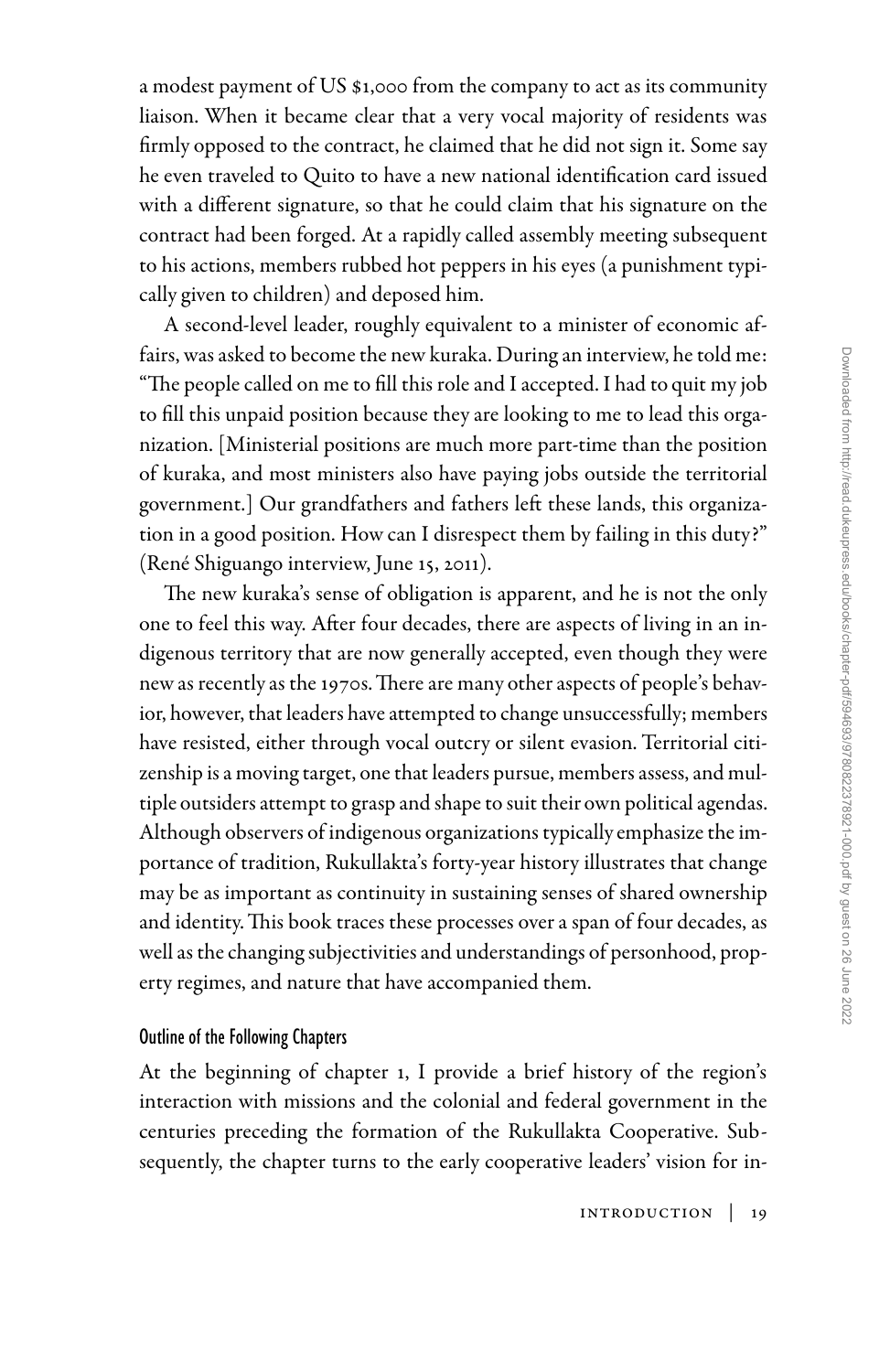digenous empowerment during the turbulent 1960s, and the national and transnational encounters that shaped this vision. Many groups, including government agencies, encouraged indigenous people to form collective organizations so they could retain access to their land. This required electing leaders and designating some of the organization's land for communal use. Both requirements were sharp departures from earlier Kichwa understandings of social organization, personhood, and property. Yet a relatively small but vocal group of Kichwa saw the possibilities of forming collective organizations as empowering, rather than as simply an imposition by the state. Self-appointed local leaders guided numerous families through a vision of empowerment that deviated from the state's project but corresponded to it sufficiently to qualify their organization for special treatment.

In chapter 2, I examine the challenge that confronted leaders once the organization had been officially recognized: creating a community of members in a newly recognized territory that was amenable to indigenous governance. Sustaining collectivist energies and creating a long-term, economically collaborating entity with over two thousand residents were considerable goals, given members' strong preference for living autonomously. Leaders fought to maintain members' interest in their vision of empowerment by seeking development funding from a wide variety of sources. After just a few years, however, it became clear that the state-like vision of a large, economically collaborating group involved changes in social relations that were too dramatic for most residents. I conclude the chapter by arguing that despite the downfall of large-scale collectivism, important traces of this period and the early leaders' vision for empowerment continue in smaller-scale projects practiced by a large portion of the membership.

Although the first two chapters follow the history of Rukullakta in a chronological format, the final three chapters are organized thematically to allow me to draw attention to some of the key issues and processes that have characterized Rukullakta's enactment of sovereignty since the mid-1980s. In chapter 3, I analyze the complicated and contradictory ideas surrounding property that have plagued Rukullakta's government for decades. If early leaders had been successful in pursuing their vision for empowerment, the formation of the cooperative would have involved dramatic changes in the ways in which participants thought about property. Previous chapters emphasize the differences in priorities set by early movement leaders and those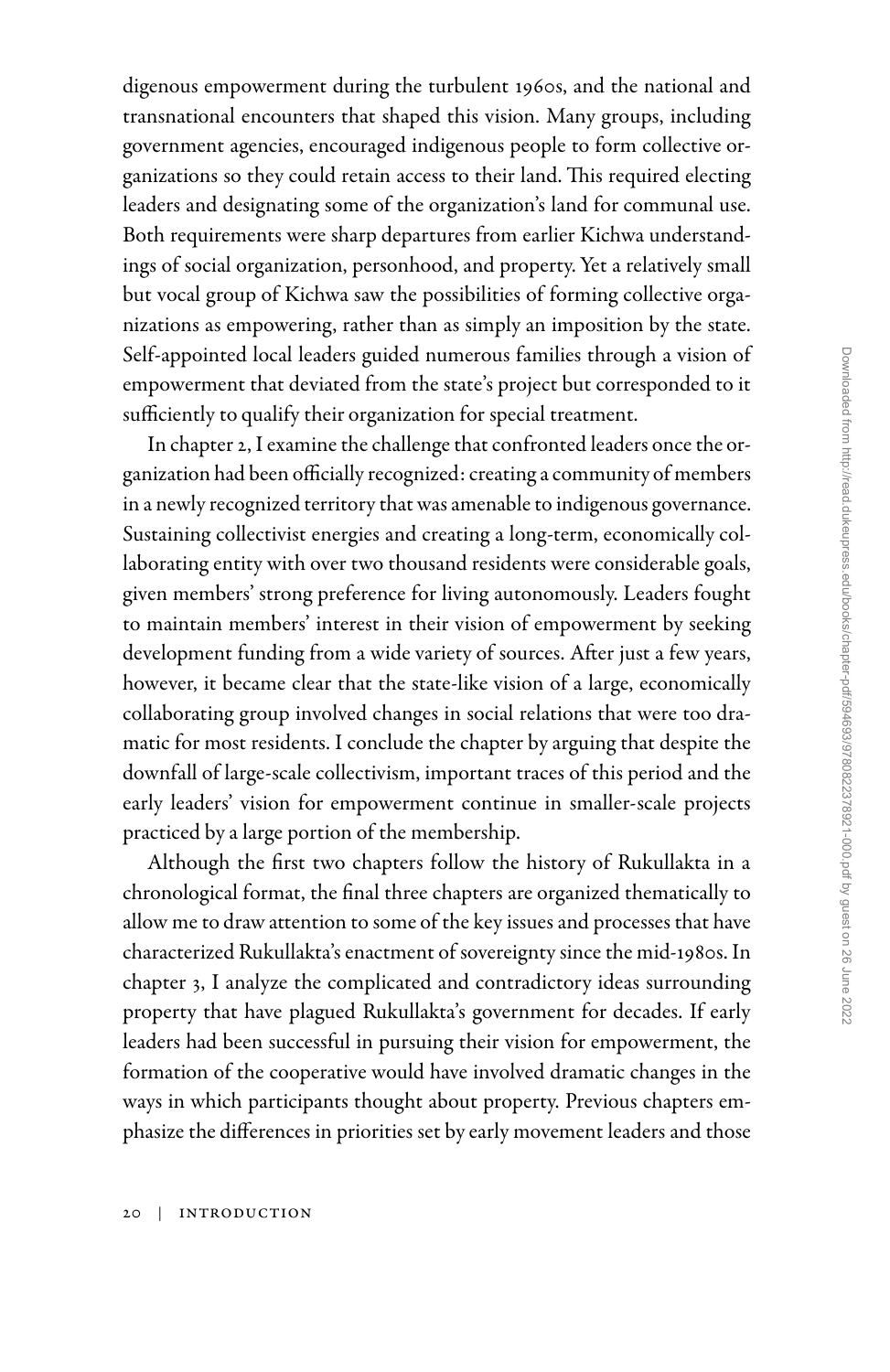held by much of the membership, but this chapter reveals that it is wrong to assume that debates within the cooperative amount to disagreements between modernists and traditionalists. I identify three ideal types of property, each of which includes some aspects of older ways of understanding property and other aspects that are relatively new. Each of the three types is also tied to particular understandings of personhood, Kichwa identity, and citizen-leader relationships. Finally, each is connected to a distinct landscape, and I trace how these various landscapes have become more and less common at different points in the cooperative's history. My analysis of aerial photographs and satellite images from various points in Rukullakta's history reveals that rather than simply attempting to shorten distances to markets, members make their land use decisions based on deep-seated opinions about the value and meaning of territorial citizenship.

In chapter 4, I examine the rise of conservation-driven investments in the Upper Napo region since the mid-1980s. I trace how indigenous leaders in the cooperative and throughout the Ecuadorian Amazon have slowly shifted toward environmentalists' visions of conservation, even as they staunchly resisted what they saw as attempts to challenge their organizational autonomy. Not all indigenous organizations agree on the value of particular environmentalist projects or certain tenets of environmentalist thought. Differing opinions among leaders about particular programs emerge from the leaders' varying cultural values, understandings of property, and histories of engagement with outsiders, and these opinions contribute to distinct forms of environmental subject formation and different understandings of territorial citizenship.

I then turn to a key question in chapter 5. How is it possible that Rukullakta has remained strong despite the many challenges described in previous chapters? Through a close reading of Rukullakta's archives, it is possible to see how the territory's citizens have played an important role in shaping their leaders and legitimating their rule, in particular through appeals to the leaders for assistance in resolving local conflicts. I refer to such acts as everyday forms of indigenous territory formation, building on Gilbert Joseph and Daniel Nugent's concept of "everyday forms of state formation" (1994b). I then examine three additional forms, or "technologies. of citizenship" (Cruikshank 1993, 1999) pursued over the last decade, and reveal how all of them have been mutually constituted through the actions and imaginar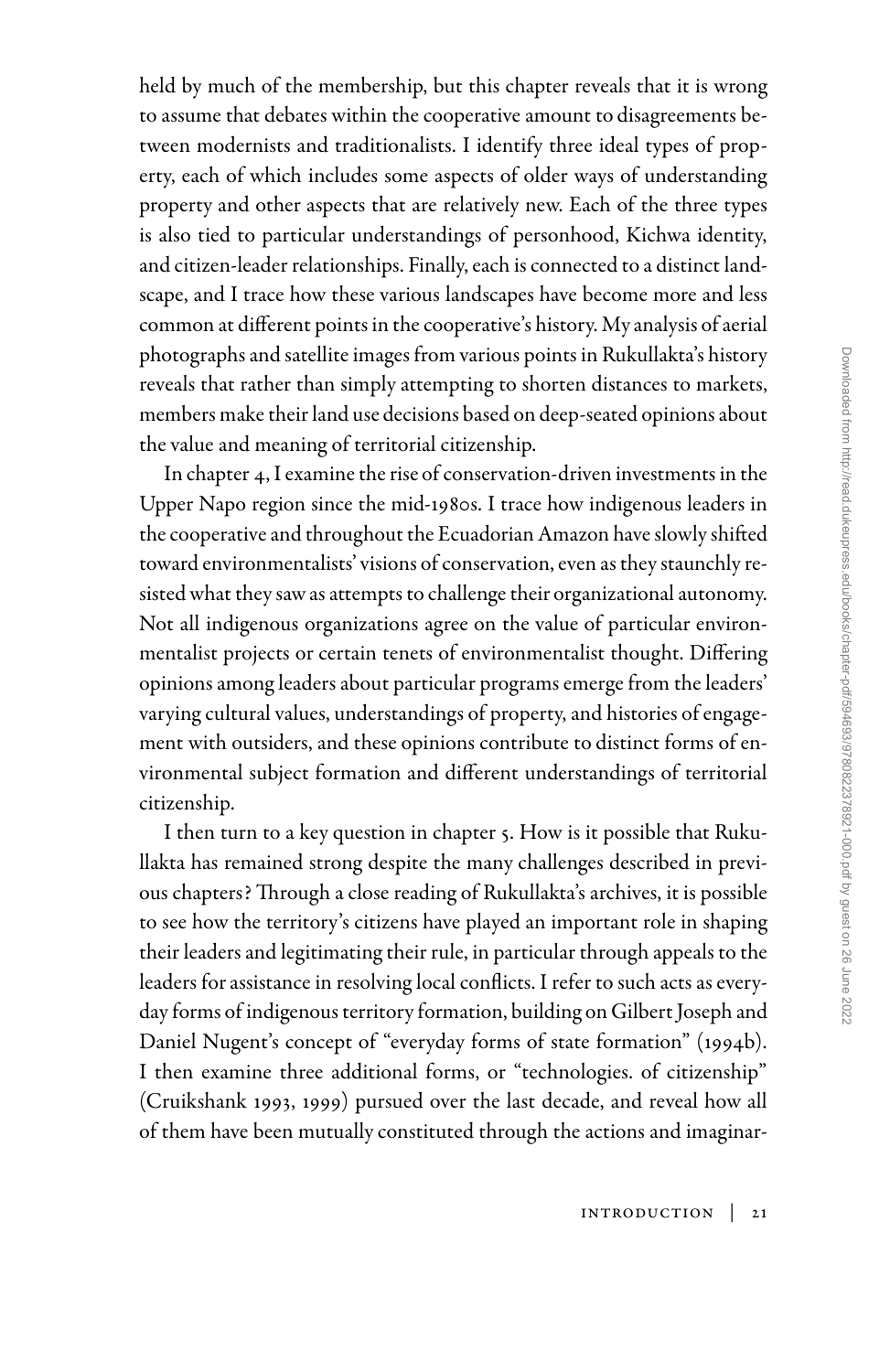ies of leaders and citizens. This was particularly clear in the period between 2006 and 2009, when leaders worked to reinvent the cooperative to fit its new legal designation, the Kichwa People of Rukullakta. I conclude that reinvention is a key process in sustaining indigenous territorial organizations.

#### Living History as Fieldwork

Documenting and interpreting recent history is a process fraught with complications, as many, though not all, of the people involved in this history are still living. To make matters more complicated, the longer I spend engaged in understanding Rukullakta's history, the more I become a part of it. The following story highlights some of these dynamics.

I began my research in 1999–2000, as directed by the Rukullakta leadership of the time, by interviewing as many of the founding members of the organization as I could find. In the process of doing so, I discovered that there were a number of facts and interpretations on which people disagreed. For example, I was unable to determine who had been the first president of the cooperative, even though this was an issue of extreme importance to my informants. Many founding members of the organization identified Juan Shiguango as having filled that role. However, Carlos Alvarado—and a relatively small number of other people—told me that he himself had been the first president.

Several weeks later, I was granted access to the organization's meeting minutes (the *Actas*). In these archives, it stated clearly that Carlos Alvarado was the first president of the organization, and Juan Shiguango was the first vice president. Given my book-centric training, my tendency was to believe the written archive over the verbal accounts, but I also knew that Alvarado had written many of the minutes in the *Actas* in the early years. Thus, I thought, it was *conceivable* that Alvarado had lied in the meeting minutes, switching the roles that he and Shiguango filled. Another, less conspiratorial, possibility was that nearly all the people I was interviewing had joined the organization after Alvarado's presidency, since Shiguango was listed as the second president. A final—and perhaps the most likely—possibility was that Alvarado had been a self-selected president during the early organizational meetings of what they call the "Pre-Cooperative" in 1970–73, but by the time the state granted official recognition to the organization in 1974 and members had to select their president, Shiguango was the one they chose.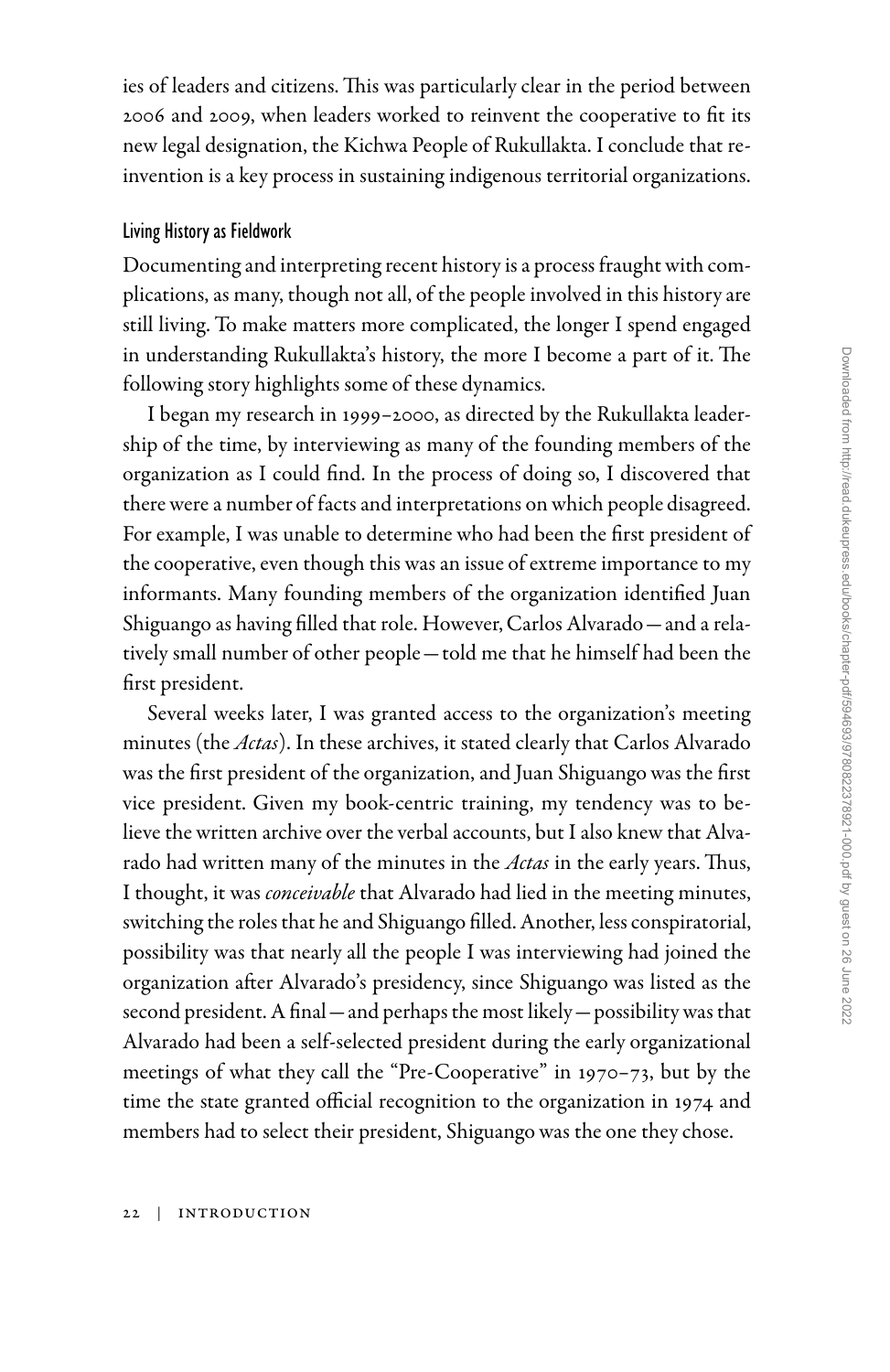Prior to coming to this tenuous conclusion, however, I asked several people directly about the discrepancy. Older interviewees inevitably reacted with a disgusted snort or a dismissive and annoyed smirk about the possibility of Alvarado filling the role. Sometimes they would add, "Carlos Alvarado was just a young man at that time" (the implication being that at that time, it was only older men who were respected enough to become leaders). However, when I mentioned what the archives stated to the current cadre of leaders, all men in their late twenties or thirties, they embraced the new information. They complimented me for my keen investigative skills, since they had always been told that Shiguango was the first president. I appreciated their compliments, but I also felt uneasy. In the history I produced for them, I listed Alvarado as the first president, in part because he had been such a valuable informant to me, making me reluctant to imply that he was lying. I also did my best to respect the legacy of Juan Shiguango by including substantial coverage of the important organizational work he did prior to his untimely death. It was at moments such as these that I was forced to realize that the role of historian is not that of a detached, objective compiler of documents and oral accounts, but that of a shaper of collective memories and history itself.

In another twist, when I returned in 2001 to continue the research, Alvarado was no longer living in Rukullakta, having chosen to separate from his wife and move to the Galapagos. His wife and children approached the leadership, asking for financial assistance. The leaders decided to help the family in recognition of the key role Alvarado had played in obtaining the large land title that Rukullakta's residents enjoyed, especially during his time as the first president. I then realized that my seemingly harmless historical work as a student was having material as well as symbolic ramifications.

In subsequent years, I had my dissertation translated into Spanish and published by an Ecuadorian press (Erazo 2008). Each time I visit, I bring dozens of copies and receive almost as many requests for them. So far, no one has confronted me about my interpretations, even though I am sure they would not hesitate to do so if they felt the need (although admittedly, it is mostly younger people who take the time to read the book). More important, as Rukullakta becomes more and more a part of me, it has been my constant aim to produce a history that neither romanticizes nor unfairly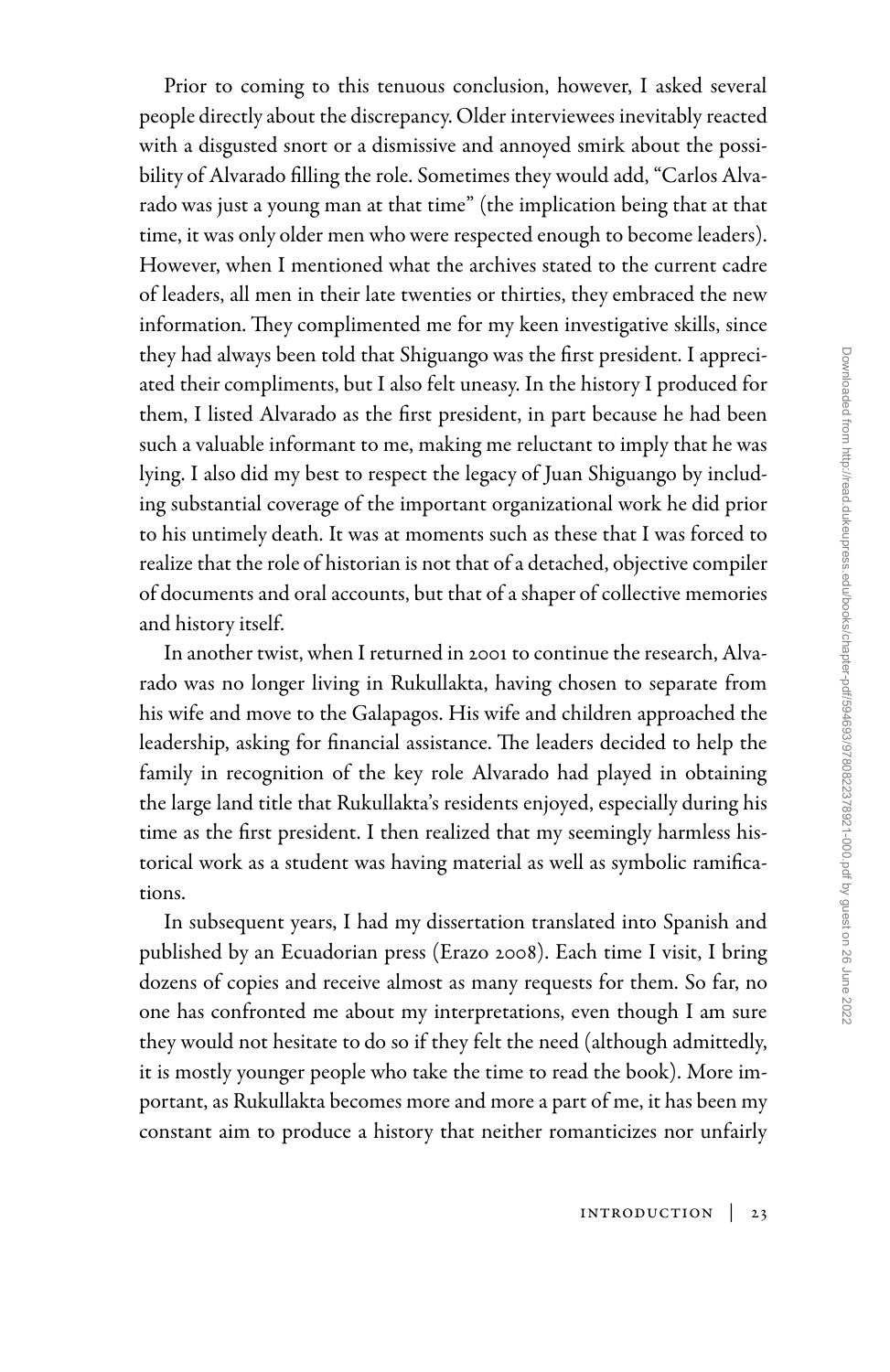condemns the activities of the organization and the larger indigenous movement to which it belongs.

The methods I have used have changed substantially over the last decade, both because my recent work and family obligations make extended trips difficult, and because of dramatic changes in Rukullakta. In 1999–2000, my primary task was to find and interview the founding members of the organization, most of whom were no longer actively involved in governance. Finding them often involved four-hour hikes through deep mud along cattle trails in the rainforest, only to find that the person I sought was away on a hunting trip, or running errands in Ecuador's capital. Even when I tried to take advantage of founding members' scheduled trips to the nearby mission town (which I learned about from their grown children who lived closer to me), the frequent Amazonian downpours often meant that the interviewee decided to stay at home and stay dry rather than make the scheduled visit. Fortunately, I was usually accompanied by a guide, and I lived just steps away from Rukullakta's central government offices. I was therefore able to engage in more relaxed conversations and participant observation between interviews. I was also able to spend evenings and rainy days attempting to decipher the handwriting in Rukullakta's *Actas* and reading other archives.

One of the recurring themes in my interviews was issues of property, and in 2000 I located two sets of aerial photographs of Rukullakta taken in 1973 and 1982, housed at Ecuador's Military Geographical Institute. Between my 2000 and 2001 fieldwork trips, I took courses in aerial photograph and satellite image interpretation as a way of visualizing the various processes and debates to which leaders and members had devoted so much energy—and to which the *Actas* gave so many pages. Interpreting aerial photographs and satellite images is an uncommon method of understanding debates over property. However, the images gave me insights into where new homes, agricultural fields, and pastures were established at different times, often against the will of leaders, allowing me to assess the relative strength of leaders to determine how the territory was being used at different points in time. I spent months trying to fit hand-drawn community maps of family-claimed property boundaries to the land cover maps I created with the aerial photographs and several satellite images from other points in time, in order to understand the connections between struggles over property regimes and changing land use. This process included two months of hiking through Rukullakta's territory with a global positioning system (gps) and interviewing farmers on the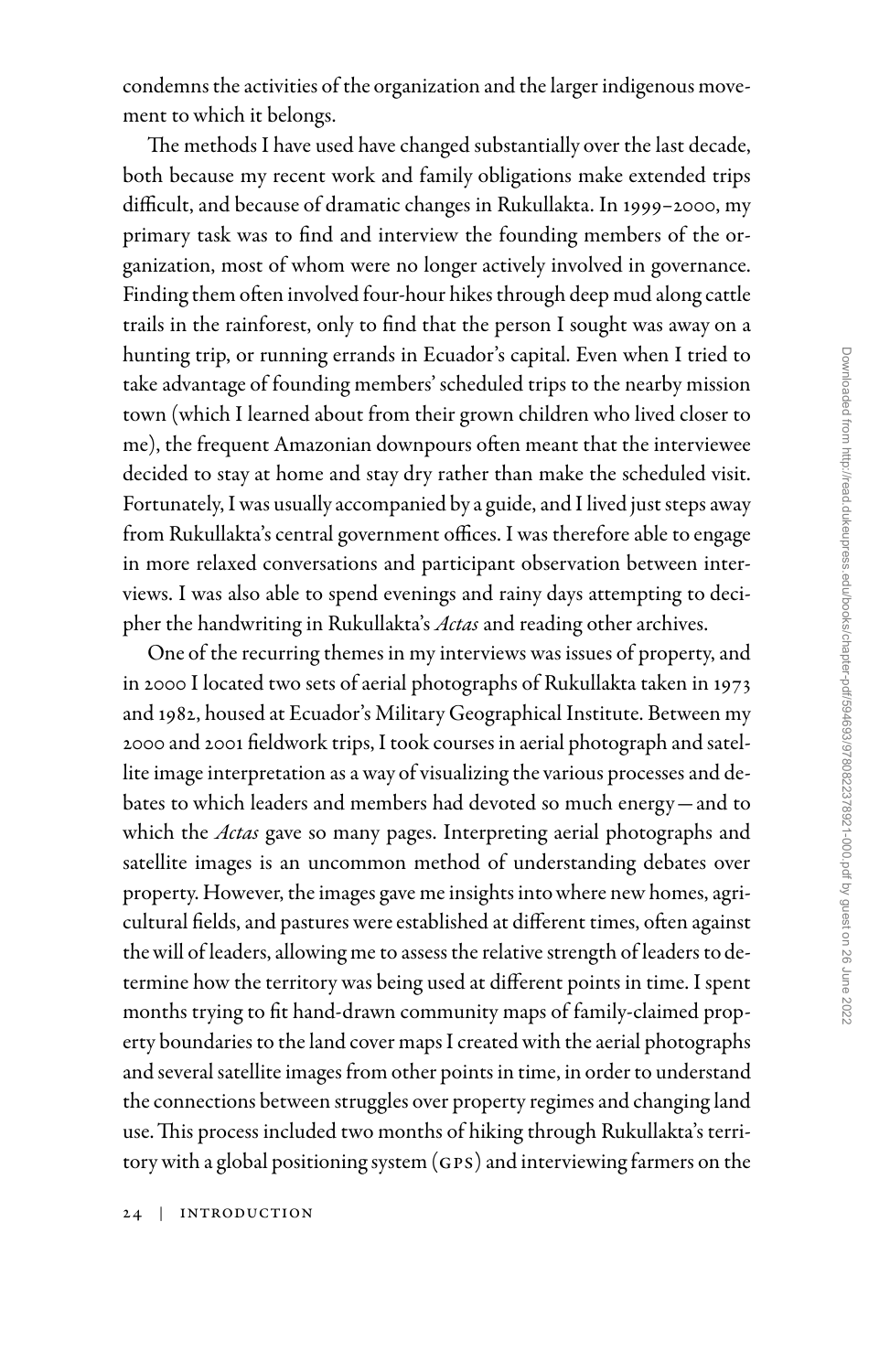past thirty years of land use, so that I could better assess the data provided by aerial photographs and satellite images.

A few years later, things began to change quite dramatically in Rukullakta. More and more people had periodic access to broadband Internet and owned cell phones—even people who still lived hours from the nearest road and had yet to obtain electricity in their homes.<sup>6</sup> I began to receive press releases, photos of important events, and professional-quality brochures as attachments to e-mails from leaders who have come to expect my periodic returns to Rukullakta as the organization's semi-official historian.

In 2008 a project organized by the Center for Environmental Studies in Latin America (subsequently called the Center for Conservation in Indigenous Lands in Western Amazonia) at the University of Texas at Austin invested the funds and hours necessary to map the community-held property boundaries I had struggled so long to understand based on hand-drawn community property maps. Today the government offices of Rukullakta are adorned with dozens of Geographic Information System maps that were created using the center's data, and leaders draft management plans that establish guidelines for land use decades into the future. Although in some ways it was disheartening to be outdone in terms of the production of geographical information, the availability of all these data has enabled me to understand some processes and relationships that I had not been able to see previously.

When I first began work in Rukullakta, I felt that my role was to observe and not interfere with what I perceived as a more fragile culture than my own. As time passed, it became increasingly clear to me that my assumptions could not have been further from the truth. Rukullakta's leaders actively seek allies, and I am only one of hundreds of foreigners who have played a role there. While I write books and articles, others offer money, utopian development projects, geographical analysis of land cover within Rukullakta's borders, technical assistance in projects Rukullakta's leaders have designed, and even documentary coverage of the leaders' efforts to control some of the effects of globalization in their territory.<sup>7</sup> Furthermore, Rukullakta's leaders have put my writings to their own uses. For example, the forty-page history and photos that I produced in 2000 traveled to Spain with a few leaders as they successfully attempted to obtain funding from a Basque foundation. Thus, I increasingly feel that it is my responsibility to contribute, at least in modest ways, to leaders' efforts to strengthen their organization rather than